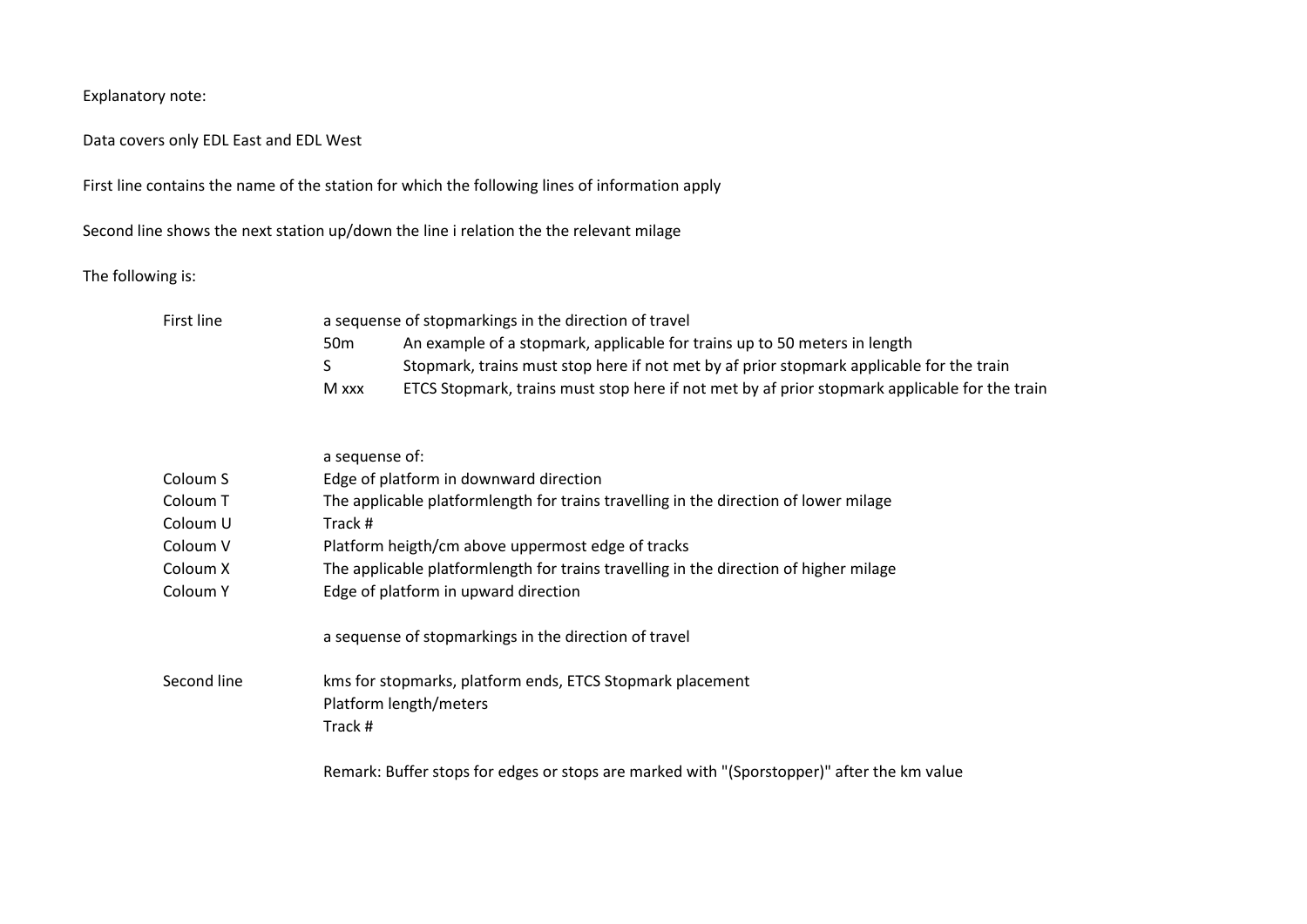|        |        |      |        |      |      |                  |      |                  |                  |      |      |      |                 |                 |                 |                 |        |        | Køge     |                 |        |        |                 |                 |                 |                 |      |      |      |      |                  |      |      |      |                  |                  |      |        |
|--------|--------|------|--------|------|------|------------------|------|------------------|------------------|------|------|------|-----------------|-----------------|-----------------|-----------------|--------|--------|----------|-----------------|--------|--------|-----------------|-----------------|-----------------|-----------------|------|------|------|------|------------------|------|------|------|------------------|------------------|------|--------|
|        |        |      |        |      |      |                  |      | Ølby             |                  |      |      |      |                 |                 |                 |                 |        |        |          |                 |        |        |                 |                 |                 |                 |      |      |      |      | Herfølge         |      |      |      |                  |                  |      |        |
|        |        |      |        |      |      |                  |      | <b>Stopmarks</b> |                  |      |      |      |                 |                 |                 |                 |        |        | Platform |                 |        |        |                 |                 |                 |                 |      |      |      |      | <b>Stopmarks</b> |      |      |      |                  |                  |      |        |
|        |        |      |        |      |      |                  |      |                  |                  |      |      |      |                 |                 |                 |                 |        |        |          |                 |        |        |                 |                 |                 |                 |      |      |      |      |                  |      |      |      |                  |                  |      |        |
| M 205  |        | 240m | 190m   | 180m | 175m | 170m             | 160m | 150m             | 140m             | 135m | 130m | 120m | 90 <sub>m</sub> | 180m            | 60 <sub>m</sub> | 50m             | edge   | length | Track    | heigth          | length | edge   | 50m             | 60 <sub>m</sub> | 80m             | 90 <sub>m</sub> | 120m | 130m | 135m | 140m | 150m             | 160m | 170m | 175m | 180m             | 190 <sub>m</sub> | 240m |        |
| 53,406 |        |      |        |      |      |                  |      | 53,516           |                  |      |      |      | 53,571          |                 |                 | 53,61           | 53,406 |        |          | 35 <sup>1</sup> | 240    | 53,638 |                 |                 |                 |                 |      |      |      |      |                  |      |      |      |                  |                  |      | 53,668 |
|        |        |      |        |      |      |                  |      |                  |                  |      |      |      |                 |                 |                 |                 |        |        |          |                 |        |        |                 |                 |                 |                 |      |      |      |      |                  |      |      |      |                  |                  |      |        |
| M 305  |        | 240m | 190m   | 180m | 175m | 170m             | 160m | 150m             | 140m             | 135m | 130m | 120m | 90 <sub>m</sub> | 180m            | 60 <sub>m</sub> | 50m             | edge   | length | Track    | heigth          | length | edge   | 50 <sub>m</sub> | 60 <sub>m</sub> | -80m            | 90 <sub>m</sub> | 120m | 130m | 135m | 140m | 150m             | 160m | 170m | 175m | 180 <sub>m</sub> | 190 <sub>m</sub> | 240m | M 304  |
| 53,406 |        |      | 53,456 |      |      |                  |      | 53,509           |                  |      |      |      |                 |                 |                 | 53,61           | 53,406 |        |          | 35              | 240    | 53,638 |                 |                 |                 |                 |      |      |      |      |                  |      |      |      |                  |                  |      | 53,666 |
|        |        |      |        |      |      |                  |      |                  |                  |      |      |      |                 |                 |                 |                 |        |        |          |                 |        |        |                 |                 |                 |                 |      |      |      |      |                  |      |      |      |                  |                  |      |        |
| M 412  |        | 240m | 190m   | 180m | 175m | 170 <sub>m</sub> | 160m | 150m             | 140m             | 135m | 130m | 120m | 90 <sub>m</sub> | 80 <sub>m</sub> | 60m             | 50 <sub>m</sub> | edge   | length | Track    | heigth          | length | edge   | 50 <sub>m</sub> | 60m             | 80 <sub>m</sub> | 90 <sub>m</sub> | 120m | 130m | 135m | 140m | 150m             | 160m | 170m | 175m | 180m             | 190 <sub>m</sub> | 240m | M 413  |
| 53,406 |        |      | 53,456 |      |      |                  |      | 53,509           |                  |      |      |      |                 |                 |                 | 53,61           | 53,405 |        |          |                 | 240    | 53,639 |                 |                 |                 |                 |      |      |      |      |                  |      |      |      |                  |                  |      | 53,666 |
|        |        |      |        |      |      |                  |      |                  |                  |      |      |      |                 |                 |                 |                 |        |        |          |                 |        |        |                 |                 |                 |                 |      |      |      |      |                  |      |      |      |                  |                  |      |        |
|        |        | 240m | 190m   | 180m | 175m | 170m             | 160m | 150m             | 140 <sub>m</sub> | 135m | 130m | 120m | 90 <sub>m</sub> | 180m            | 60 <sub>m</sub> | 50m             | edge   | length | Track    | heigth          | length | edge   | 50 <sub>m</sub> | 60 <sub>m</sub> |                 | 90m             | 120m |      | 135m |      | 150m             | 160m | 170m |      |                  | 190m             |      | M 503  |
|        | 53,701 |      |        |      |      |                  |      |                  |                  |      |      |      |                 |                 |                 |                 | 53,711 |        |          |                 |        | 53,904 |                 |                 |                 |                 |      |      |      |      |                  |      |      |      |                  |                  |      | 53,897 |
|        |        |      |        |      |      |                  |      |                  |                  |      |      |      |                 |                 |                 |                 |        |        |          |                 |        |        |                 |                 |                 |                 |      |      |      |      |                  |      |      |      |                  |                  |      |        |

| S. |                  |      |      |      |                  |      |        |   |
|----|------------------|------|------|------|------------------|------|--------|---|
|    |                  |      |      |      |                  |      |        |   |
|    | 160 <sub>m</sub> | 170m | 175m | 180m | 190 <sub>m</sub> | 240m |        | M |
|    | 50,985           |      |      |      | 51,025           |      | 51,076 |   |
|    |                  |      |      |      |                  |      |        |   |

|        |        |      |      |      |      |      |      |                  |                  |        |      |      |                 |                 |                 |                 |        |        |       | Havdrup      |        |        |                 |      |     |                 |        |      |        |      |                       |        |      |      |      |        |      |        |
|--------|--------|------|------|------|------|------|------|------------------|------------------|--------|------|------|-----------------|-----------------|-----------------|-----------------|--------|--------|-------|--------------|--------|--------|-----------------|------|-----|-----------------|--------|------|--------|------|-----------------------|--------|------|------|------|--------|------|--------|
|        |        |      |      |      |      |      |      | Gadstrup         |                  |        |      |      |                 |                 |                 |                 |        |        |       |              |        |        |                 |      |     |                 |        |      |        |      | <b>Lille-Skensved</b> |        |      |      |      |        |      |        |
|        |        |      |      |      |      |      |      | <b>Stopmarks</b> |                  |        |      |      |                 |                 |                 |                 |        |        |       | Platform     |        |        |                 |      |     |                 |        |      |        |      | <b>Stopmarks</b>      |        |      |      |      |        |      |        |
|        |        |      |      |      |      |      |      |                  |                  |        |      |      |                 |                 |                 |                 |        |        |       |              |        |        |                 |      |     |                 |        |      |        |      |                       |        |      |      |      |        |      |        |
| M 102  |        | 240m | 190m | 180m | 175m | 170m | 160m | 150m             | 140 <sub>m</sub> | 135m   | 130m | 120m | 90 <sub>m</sub> | 80m             | 60 <sub>m</sub> | 50 <sub>m</sub> | edge   | length | Track | heigth       | length | edge   | 50 <sub>m</sub> | 160m | 80m | 90 <sub>m</sub> | 120m   | 130m | 135m   | 140m | 150 <sub>m</sub>      | 160m   | 170m | 175m | 180m | 190m   | 240m | M 103  |
| 42,766 |        |      |      |      |      |      |      |                  |                  |        |      |      |                 |                 |                 | 42,811          | 42,767 |        |       |              |        | 42,926 |                 |      |     |                 | 42,926 |      | 42,95  |      |                       | 42,926 |      |      |      | 42,959 |      | 43,145 |
|        |        |      |      |      |      |      |      |                  |                  |        |      |      |                 |                 |                 |                 |        |        |       |              |        |        |                 |      |     |                 |        |      |        |      |                       |        |      |      |      |        |      |        |
| M      |        | 240m | 190m | 180m | 175m | 170m | 160m | 150m             | 140m             | 135m   | 130m | 120m | 90 <sub>m</sub> | 80 <sub>m</sub> | 60 <sub>m</sub> | 50 <sub>m</sub> | edge   | length |       | Track heigth | length | edge   | 50 <sub>m</sub> | 60m  | 80m | 90m             | 120m   | 130m | 135m   | 140m | 150m                  | 160m   | 170m | 175m | 180m | 190m   | 240m | M 205  |
|        | 42,812 |      |      |      |      |      |      |                  |                  | 42,812 |      |      |                 |                 |                 | 42,844          | 42,811 | 20 L   |       |              | 201    | 43,012 | 42,886          |      |     | 42,906          | 42,967 |      | 43,009 |      |                       | 42,967 |      |      |      | 43,009 |      | 43,245 |
|        |        |      |      |      |      |      |      |                  |                  |        |      |      |                 |                 |                 |                 |        |        |       |              |        |        |                 |      |     |                 |        |      |        |      |                       |        |      |      |      |        |      |        |

|   |        |      |                  |      |      |      |                  |                  |                  |      |                  |      |                 |                 |                 |                 |        |        |       | <b>Lille-Skensved</b> |        |        |                 |                 |     |                 |        |      |       |                  |                  |        |      |      |      |                  |      |        |        |
|---|--------|------|------------------|------|------|------|------------------|------------------|------------------|------|------------------|------|-----------------|-----------------|-----------------|-----------------|--------|--------|-------|-----------------------|--------|--------|-----------------|-----------------|-----|-----------------|--------|------|-------|------------------|------------------|--------|------|------|------|------------------|------|--------|--------|
|   |        |      |                  |      |      |      |                  | Havdrup          |                  |      |                  |      |                 |                 |                 |                 |        |        |       |                       |        |        |                 |                 |     |                 |        |      |       |                  | Ølby             |        |      |      |      |                  |      |        |        |
|   |        |      |                  |      |      |      |                  | <b>Stopmarks</b> |                  |      |                  |      |                 |                 |                 |                 |        |        |       | Platform              |        |        |                 |                 |     |                 |        |      |       |                  | <b>Stopmarks</b> |        |      |      |      |                  |      |        |        |
|   |        |      |                  |      |      |      |                  |                  |                  |      |                  |      |                 |                 |                 |                 |        |        |       |                       |        |        |                 |                 |     |                 |        |      |       |                  |                  |        |      |      |      |                  |      |        |        |
| M |        | 240m | 190m             | 180m | 175m | 170m | 160m             | 150m             | 140 <sub>m</sub> | 135m | 130 <sub>m</sub> | 120m | 90 <sub>m</sub> | 80 <sub>m</sub> | 60 <sub>m</sub> | 50 <sub>m</sub> | edge   | length | Track | heigth                | length | edge   | 50 <sub>m</sub> | 60 <sub>m</sub> | 80m | 90 <sub>m</sub> | 120m   | 130m | 135m  | 140 <sub>m</sub> | 150m             | 160m   | 170m | 175m | 180m | 190 <sub>m</sub> | 240m |        |        |
|   | 46,72  |      |                  |      |      |      |                  |                  |                  |      |                  |      |                 |                 |                 |                 | 46,696 |        |       |                       | 10     | 46,815 |                 | 46.8            |     | 46,82           |        |      | 46,84 |                  |                  | 46,866 |      |      |      | 46,899           |      | 46,948 |        |
|   |        |      |                  |      |      |      |                  |                  |                  |      |                  |      |                 |                 |                 |                 |        |        |       |                       |        |        |                 |                 |     |                 |        |      |       |                  |                  |        |      |      |      |                  |      |        |        |
| M |        | 240m | 190 <sub>m</sub> | 180m | 175m | 170m | 160 <sub>m</sub> | 150m             | 140m             | 135m | 130m             | 120m | 90m             | 80 <sub>m</sub> | 60 <sub>m</sub> | 50 <sub>m</sub> | edge   | length | Track | heigth                | length | edge   | 50 <sub>m</sub> | 160m            | 80m | 90m             | 120m   | 130m | 135m  | 140m             | 150m             | 160m   | 170m | 175m | 180m | 190 <sub>m</sub> | 240m |        | M 103  |
|   | 46,756 |      |                  |      |      |      |                  |                  |                  |      |                  |      |                 |                 |                 |                 | 46,756 |        |       |                       |        | 46,957 | 46,803          |                 |     | 46,847          | 46,868 |      |       |                  |                  | 46,91  |      |      |      | 46,955           |      |        | 47,094 |
|   |        |      |                  |      |      |      |                  |                  |                  |      |                  |      |                 |                 |                 |                 |        |        |       |                       |        |        |                 |                 |     |                 |        |      |       |                  |                  |        |      |      |      |                  |      |        |        |

## TIB 4 Roskilde Køge Næstved after expected rollout of ETCS in 2018

|   |        |      |                  |                  |      |      |      |                  |      |      |      |      |                 |     |                 |                 |        |        |              | Gadstrup     |        |        |                 |                 |                 |                 |      |                  |      |                  |                  |        |      |      |      |        |      |        |
|---|--------|------|------------------|------------------|------|------|------|------------------|------|------|------|------|-----------------|-----|-----------------|-----------------|--------|--------|--------------|--------------|--------|--------|-----------------|-----------------|-----------------|-----------------|------|------------------|------|------------------|------------------|--------|------|------|------|--------|------|--------|
|   |        |      |                  |                  |      |      |      | Roskilde         |      |      |      |      |                 |     |                 |                 |        |        |              |              |        |        |                 |                 |                 |                 |      |                  |      |                  | Havdrup          |        |      |      |      |        |      |        |
|   |        |      |                  |                  |      |      |      | Stopmarks        |      |      |      |      |                 |     |                 |                 |        |        |              | Platform     |        |        |                 |                 |                 |                 |      |                  |      |                  | <b>Stopmarks</b> |        |      |      |      |        |      |        |
|   |        |      |                  |                  |      |      |      |                  |      |      |      |      |                 |     |                 |                 |        |        |              |              |        |        |                 |                 |                 |                 |      |                  |      |                  |                  |        |      |      |      |        |      |        |
| M |        | 240m | 190m             | 180 <sub>m</sub> | 175m | 170m | 160m | 150 <sub>m</sub> | 140m | 135m | 130m | 120m | 90 <sub>m</sub> | 80m | 60 <sub>m</sub> | 50 <sub>m</sub> | edge   | length |              | Track heigth | length | edge   | 50 <sub>m</sub> | 60 <sub>m</sub> | 80 <sub>m</sub> | 90 <sub>m</sub> | 120m | 130 <sub>m</sub> | 135m | 140 <sub>m</sub> | 150m             | 160m   | 170m | 175m | 180m | 190m   | 240m | M 103  |
|   | 39,335 |      |                  |                  |      |      |      |                  |      |      |      |      |                 |     |                 | 39,361          | 39,332 |        |              |              | 166    | 39,498 |                 |                 |                 |                 |      |                  |      |                  |                  | 39,497 |      |      |      | 39,524 |      | 39,637 |
|   |        |      |                  |                  |      |      |      |                  |      |      |      |      |                 |     |                 |                 |        |        |              |              |        |        |                 |                 |                 |                 |      |                  |      |                  |                  |        |      |      |      |        |      |        |
| M |        | 240m | 190 <sub>m</sub> | 180m             | 175m | 170m | 160m | 150m             | 140m | 135m | 130m | 120m | 90 <sub>m</sub> | 80m | 60 <sub>m</sub> | 50 <sub>m</sub> | edge   | length | Track heigth |              | length | edge   | 50 <sub>m</sub> | 60 <sub>m</sub> | 80 <sub>m</sub> | 90 <sub>m</sub> | 120m | 130m             | 135m | 140m             | 150m             | 160m   | 170m | 175m | 180m | 190m   | 240m | M 207  |
|   | 39,306 |      |                  |                  |      |      |      | 39,366           |      |      |      |      |                 |     |                 | 39,391          | 39,301 |        |              |              |        | 39,498 | 39,437          |                 |                 | 39,455          |      |                  |      |                  |                  |        |      |      |      | 39,498 |      | 39,637 |
|   |        |      |                  |                  |      |      |      |                  |      |      |      |      |                 |     |                 |                 |        |        |              |              |        |        |                 |                 |                 |                 |      |                  |      |                  |                  |        |      |      |      |        |      |        |

|   |        |      |      |      |      |                  |      |                |      |      |      |      |                 |     |     |                 |        |        |       | Ølby     |            |        |      |                 |     |     |      |      |      |      |                  |        |                  |      |                  |        |      |        |  |
|---|--------|------|------|------|------|------------------|------|----------------|------|------|------|------|-----------------|-----|-----|-----------------|--------|--------|-------|----------|------------|--------|------|-----------------|-----|-----|------|------|------|------|------------------|--------|------------------|------|------------------|--------|------|--------|--|
|   |        |      |      |      |      |                  |      | Lille-Skensved |      |      |      |      |                 |     |     |                 |        |        |       |          |            |        |      |                 |     |     |      |      |      |      | Køge             |        |                  |      |                  |        |      |        |  |
|   |        |      |      |      |      |                  |      | Stopmarks      |      |      |      |      |                 |     |     |                 |        |        |       | Platform |            |        |      |                 |     |     |      |      |      |      | <b>Stopmarks</b> |        |                  |      |                  |        |      |        |  |
|   |        |      |      |      |      |                  |      |                |      |      |      |      |                 |     |     |                 |        |        |       |          |            |        |      |                 |     |     |      |      |      |      |                  |        |                  |      |                  |        |      |        |  |
| M |        | 240m | 190m | 180m | 175m | 170 <sub>m</sub> | 160m | 150m           | 140m | 135m | 130m | 120m | 90 <sub>m</sub> | 80m | 60m | 50 <sub>0</sub> | edge   | length | Track | heigth   |            | edge   | 150m | 60 <sub>m</sub> | 80m | 90m | 120m | 130m | 135m | 140m | 150m             | 160m   | 170 <sub>m</sub> | 175m | 180 <sub>m</sub> | 190m   | 240m |        |  |
|   | 50,837 |      |      |      |      |                  |      |                |      |      |      |      | 50,89           |     |     | 50,935          | 50,836 | 150    |       |          | 150<br>⊥⊃∪ | 50,984 |      |                 |     |     |      |      |      |      |                  | 50,985 |                  |      |                  | 51,025 |      | 51,076 |  |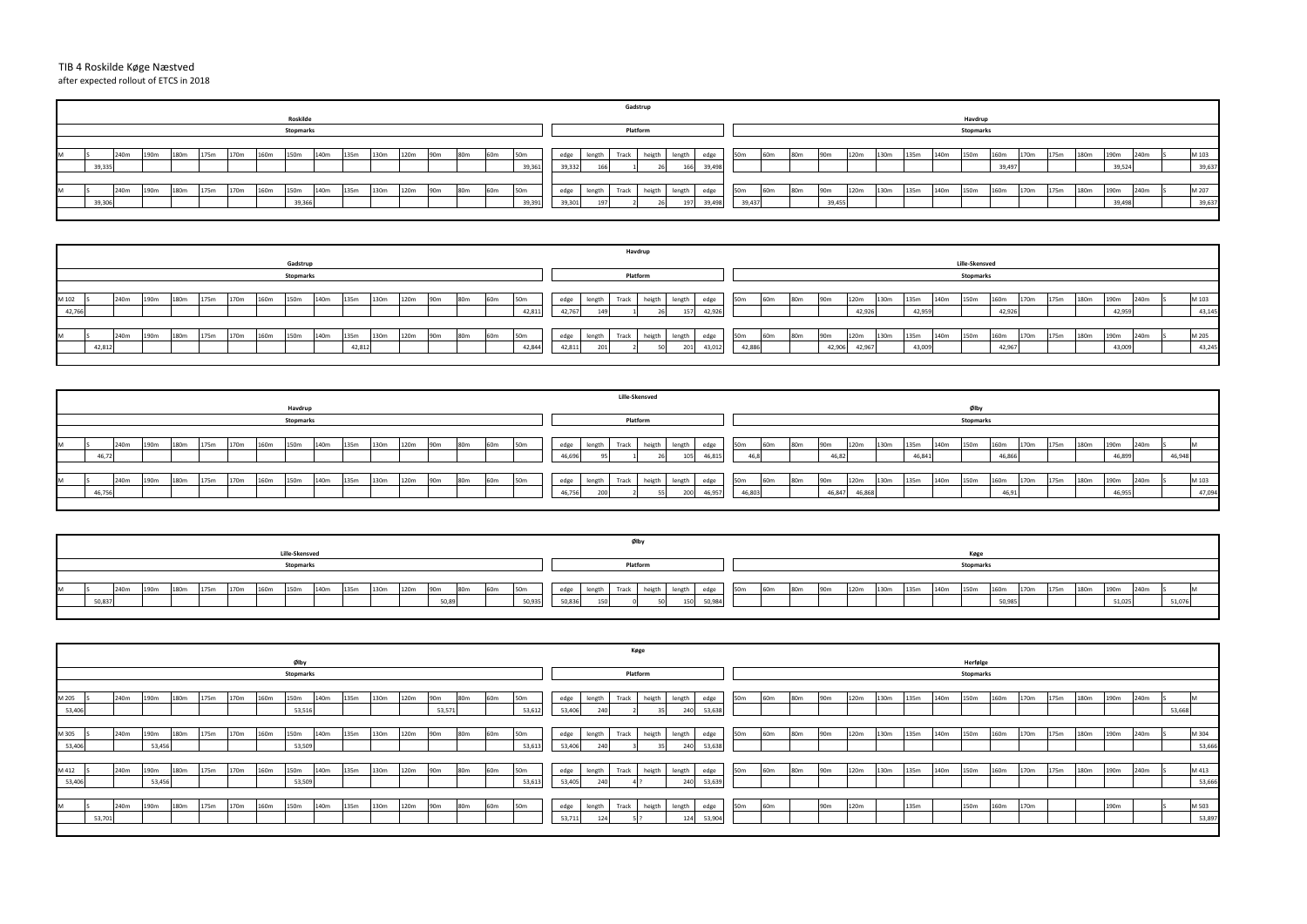|        |      |      |      |      |      |      |                  |                  |      |      |      |        |                 |                 |                 |        |       |        | Herfølge |        |               |        |                 |     |                 |       |      |      |      |      |                  |        |      |      |      |                  |      |        |
|--------|------|------|------|------|------|------|------------------|------------------|------|------|------|--------|-----------------|-----------------|-----------------|--------|-------|--------|----------|--------|---------------|--------|-----------------|-----|-----------------|-------|------|------|------|------|------------------|--------|------|------|------|------------------|------|--------|
|        |      |      |      |      |      |      | Køge             |                  |      |      |      |        |                 |                 |                 |        |       |        |          |        |               |        |                 |     |                 |       |      |      |      |      | <b>Tureby</b>    |        |      |      |      |                  |      |        |
|        |      |      |      |      |      |      | <b>Stopmarks</b> |                  |      |      |      |        |                 |                 |                 |        |       |        | Platform |        |               |        |                 |     |                 |       |      |      |      |      | <b>Stopmarks</b> |        |      |      |      |                  |      |        |
|        |      |      |      |      |      |      |                  |                  |      |      |      |        |                 |                 |                 |        |       |        |          |        |               |        |                 |     |                 |       |      |      |      |      |                  |        |      |      |      |                  |      |        |
|        | 240m | 190m | 180m | 175m | 170m | 160m | 150m             | 140 <sub>m</sub> | 135m | 130m | 120m | 90m    | 80 <sub>m</sub> | 60m             | 50 <sub>m</sub> | edge   |       | length | Track    |        | heigth length | edge   | 50 <sub>m</sub> | 60m | 80m             | 90m   | 120m | 130m | 135m | 140m | 150m             | 160m   | 170m | 175m | 180m | 190 <sub>m</sub> | 240m | M 102  |
| 59,165 |      |      |      |      |      |      |                  |                  |      |      |      |        | 59,2            |                 |                 | 59,166 |       |        |          |        |               | 59,312 |                 |     |                 | 59,29 |      |      |      |      | 59,31            | 59,323 |      |      |      | 59,348           |      | 59,409 |
|        |      |      |      |      |      |      |                  |                  |      |      |      |        |                 |                 |                 |        |       |        |          |        |               |        |                 |     |                 |       |      |      |      |      |                  |        |      |      |      |                  |      |        |
|        | 240m | 190m | 180m | 175m | 170m | 160m | 150m             | 140 <sub>m</sub> | 135m | 130m | 120m | 90m    | 80 <sub>m</sub> | 60 <sub>m</sub> | 50 <sub>m</sub> | edge   |       | length | Track    | heigth | length        | edge   | 50 <sub>m</sub> | 60m | 80 <sub>m</sub> | 90m   | 120m | 130m | 135m | 140m | 150m             | 160m   | 170m | 175m | 180m | 190 <sub>m</sub> | 240m | M 202  |
| 59,149 |      |      |      |      |      |      | 59,166           |                  |      |      |      | 59,197 |                 | 59,197          | 59,218          |        | 59,15 | 211    |          |        |               | 59,367 | 59,258          |     |                 | 59,29 |      |      |      |      |                  |        |      |      |      | 59,335           |      | 59,409 |
|        |      |      |      |      |      |      |                  |                  |      |      |      |        |                 |                 |                 |        |       |        |          |        |               |        |                 |     |                 |       |      |      |      |      |                  |        |      |      |      |                  |      |        |

|   |        |      |                  |                  |      |      |                  |           |                  |      |      |      |                 |     |        |                 |        |        |       | <b>Tureby</b> |        |        |                 |                 |                 |                 |       |      |      |      |                  |        |      |      |                  |        |      |                |  |
|---|--------|------|------------------|------------------|------|------|------------------|-----------|------------------|------|------|------|-----------------|-----|--------|-----------------|--------|--------|-------|---------------|--------|--------|-----------------|-----------------|-----------------|-----------------|-------|------|------|------|------------------|--------|------|------|------------------|--------|------|----------------|--|
|   |        |      |                  |                  |      |      |                  | Herfølge  |                  |      |      |      |                 |     |        |                 |        |        |       |               |        |        |                 |                 |                 |                 |       |      |      |      | Haslev           |        |      |      |                  |        |      |                |  |
|   |        |      |                  |                  |      |      |                  | Stopmarks |                  |      |      |      |                 |     |        |                 |        |        |       | Platform      |        |        |                 |                 |                 |                 |       |      |      |      | <b>Stopmarks</b> |        |      |      |                  |        |      |                |  |
|   |        |      |                  |                  |      |      |                  |           |                  |      |      |      |                 |     |        |                 |        |        |       |               |        |        |                 |                 |                 |                 |       |      |      |      |                  |        |      |      |                  |        |      |                |  |
| M |        | 240m | 190m             | 180m             | 175m | 170m | 160m             | 150m      | 140 <sub>m</sub> | 135m | 130m | 120m | 90 <sub>m</sub> | 80m | 60m    | 50 <sub>m</sub> | edge   | length | Track | heigth        | length | edge   | 50 <sub>m</sub> | 60 <sub>m</sub> | 80 <sub>m</sub> | 90m             | 120m  | 130m | 135m | 140m | 150m             | 160m   | 170m | 175m | 180 <sub>m</sub> | 190m   | 240m |                |  |
|   | 65,559 |      |                  |                  |      |      |                  |           |                  |      |      |      |                 |     |        |                 | 65,552 |        |       |               | 184    | 65,725 | 65,618          |                 |                 | 65,662          | 65,68 |      |      |      |                  | 65,725 |      |      |                  | 65,744 |      |                |  |
|   |        |      |                  |                  |      |      |                  |           |                  |      |      |      |                 |     |        |                 |        |        |       |               |        |        |                 |                 |                 |                 |       |      |      |      |                  |        |      |      |                  |        |      |                |  |
|   |        | 240m | 190 <sub>m</sub> | 180 <sub>m</sub> | 175m | 170m | 160 <sub>m</sub> | 150m      | 140m             | 135m | 130m | 120m | 90 <sub>m</sub> | 80m | 60m    | 50m             | edge   | length | Track | heigth        | length | edge   | 50 <sub>m</sub> | 60m             | 80m             | 90 <sub>m</sub> | 120m  | 130m | 135m | 140m | 150m             | 160m   | 170m | 175m | 180m             | 190m   |      |                |  |
|   | 65,438 |      |                  |                  |      |      |                  | 65,459    |                  |      |      |      |                 |     | 65,508 | 65,53           | 65,437 |        |       |               | 220    | 65,663 | 65,572          |                 |                 | 65,6            |       |      |      |      |                  |        |      |      |                  |        |      | 65,68          |  |
| M |        |      |                  |                  |      |      |                  |           |                  |      |      |      |                 |     |        |                 |        |        |       |               |        |        |                 |                 |                 |                 |       |      |      |      |                  |        |      |      |                  |        |      | 240m<br>65,653 |  |

|       |      |        |                  |      |      |      |                  |                  |      |      |      |                 |                 |     |                 |        |        |       | Haslev              |        |        |     |       |                 |                 |      |                  |      |      |                  |        |      |      |                  |                  |      |        |  |
|-------|------|--------|------------------|------|------|------|------------------|------------------|------|------|------|-----------------|-----------------|-----|-----------------|--------|--------|-------|---------------------|--------|--------|-----|-------|-----------------|-----------------|------|------------------|------|------|------------------|--------|------|------|------------------|------------------|------|--------|--|
|       |      |        |                  |      |      |      | Tureby           |                  |      |      |      |                 |                 |     |                 |        |        |       |                     |        |        |     |       |                 |                 |      |                  |      |      | Holme-Olstrup    |        |      |      |                  |                  |      |        |  |
|       |      |        |                  |      |      |      | <b>Stopmarks</b> |                  |      |      |      |                 |                 |     |                 |        |        |       | Platform            |        |        |     |       |                 |                 |      |                  |      |      | <b>Stopmarks</b> |        |      |      |                  |                  |      |        |  |
|       |      |        |                  |      |      |      |                  |                  |      |      |      |                 |                 |     |                 |        |        |       |                     |        |        |     |       |                 |                 |      |                  |      |      |                  |        |      |      |                  |                  |      |        |  |
| M 110 | 240m | 190m   | 180m             | 175m | 170m | 160m | 150m             | 140m             | 135m | 130m | 120m | 90m             | 80 <sub>m</sub> | 60m | 50 <sub>m</sub> | edge   | length | Track | heigth              | length | edge   | 50m | 60m   | 80m             | 90m             | 120m | 130m             | 135m | 140m | 150m             | 160m   | 170m | 175m | 180m             | 190m             | 240m |        |  |
| 74.31 |      | 74,317 |                  |      |      |      |                  |                  |      |      |      |                 |                 |     | 74351           | 74,316 |        |       |                     | 179    | 74.49  |     |       |                 |                 |      |                  |      |      |                  |        |      |      |                  | 74,5             |      | 74,517 |  |
|       |      |        |                  |      |      |      |                  |                  |      |      |      |                 |                 |     |                 |        |        |       |                     |        |        |     |       |                 |                 |      |                  |      |      |                  |        |      |      |                  |                  |      |        |  |
| M 204 | 240m | 190m   | 180 <sub>m</sub> | 175m | 170m | 160m | 150 <sub>m</sub> | 140 <sub>m</sub> | 135m | 130m | 120m | 90 <sub>m</sub> | 80m             | 60m | 50m             | edge   | length |       | Track heigth length |        | edge   | 50m | 60m   | 80 <sub>m</sub> | 90 <sub>m</sub> | 120m | 130 <sub>m</sub> | 135m | 140m | 150m             | 160m   | 170m | 175m | 180 <sub>m</sub> | 190 <sub>m</sub> | 240m |        |  |
| 74,31 |      |        |                  |      |      |      |                  |                  |      |      |      |                 |                 |     |                 | 74,309 |        |       |                     | 129    | 74,458 |     | 74,40 |                 | 74,427          |      |                  |      |      |                  | 74,485 |      |      |                  | 74,509           |      | 74,517 |  |

|           |        |      |        |      |      |        |                  |                  |      |      |                  |      |                 |                 |                 |                 |        |        |       | Holme-Olstrup |        |        |                 |                 |                 |                 |      |                  |      |      |                  |        |                  |      |                  |                  |      |        |
|-----------|--------|------|--------|------|------|--------|------------------|------------------|------|------|------------------|------|-----------------|-----------------|-----------------|-----------------|--------|--------|-------|---------------|--------|--------|-----------------|-----------------|-----------------|-----------------|------|------------------|------|------|------------------|--------|------------------|------|------------------|------------------|------|--------|
|           |        |      |        |      |      |        |                  | <b>Haslev</b>    |      |      |                  |      |                 |                 |                 |                 |        |        |       |               |        |        |                 |                 |                 |                 |      |                  |      |      | Næstved          |        |                  |      |                  |                  |      |        |
|           |        |      |        |      |      |        |                  | <b>Stopmarks</b> |      |      |                  |      |                 |                 |                 |                 |        |        |       | Platform      |        |        |                 |                 |                 |                 |      |                  |      |      | <b>Stopmarks</b> |        |                  |      |                  |                  |      |        |
|           |        |      |        |      |      |        |                  |                  |      |      |                  |      |                 |                 |                 |                 |        |        |       |               |        |        |                 |                 |                 |                 |      |                  |      |      |                  |        |                  |      |                  |                  |      |        |
| <b>IM</b> |        | 240m | 190m   | 180m | 175m | 170m   | 160 <sub>m</sub> | 150 <sub>m</sub> | 140m | 135m | 130 <sub>m</sub> | 120m | 90 <sub>m</sub> | 80 <sub>m</sub> | 60 <sub>m</sub> | 50 <sub>m</sub> | edge   | length | Track | heigth        | length | edge   | 50 <sub>m</sub> | <b>60m</b>      | 80 <sub>m</sub> | 90 <sub>m</sub> | 120m | 130 <sub>m</sub> | 135m | 140m | 150m             | 160m   | 170 <sub>m</sub> | 175m | 180 <sub>m</sub> | 190 <sub>m</sub> | 240m | M 102  |
|           | 85,127 |      |        |      |      | 85,209 |                  |                  |      |      |                  |      | 85,222          |                 |                 |                 | 85,211 | 160    |       |               | 160    | 85,37  | 85,30           |                 |                 | 85,342          |      |                  |      |      |                  |        |                  |      |                  |                  |      | 85,393 |
|           |        |      |        |      |      |        |                  |                  |      |      |                  |      |                 |                 |                 |                 |        |        |       |               |        |        |                 |                 |                 |                 |      |                  |      |      |                  |        |                  |      |                  |                  |      |        |
| M         |        | 240m | 190m   | 180m | 175m | 170m   | 160m             | 150m             | 140m | 135m | 130m             | 120m | 90 <sub>m</sub> | 80 <sub>m</sub> | 60 <sub>m</sub> | <b>50m</b>      | edge   | length | Track | heigth        | length | edge   | 50 <sub>m</sub> | 60 <sub>m</sub> | 80 <sub>m</sub> | 90 <sub>m</sub> | 120m | 130m             | 135m | 140m | 150m             | 160m   | 170m             | 175m | 180m             | 190m             | 240m | M 204  |
|           | 85,102 |      | 85,153 |      |      | 85,171 |                  |                  |      |      |                  |      |                 |                 |                 |                 | 85,137 | 211    |       |               |        | 85,348 | 85,278          |                 |                 | 85,299          |      |                  |      |      |                  | 85,343 |                  |      |                  |                  |      | 85,351 |
|           |        |      |        |      |      |        |                  |                  |      |      |                  |      |                 |                 |                 |                 |        |        |       |               |        |        |                 |                 |                 |                 |      |                  |      |      |                  |        |                  |      |                  |                  |      |        |

| S.               |      |      |                  |        |      |   |        |
|------------------|------|------|------------------|--------|------|---|--------|
|                  |      |      |                  |        |      |   |        |
| 160 <sub>m</sub> | 170m | 175m | 180 <sub>m</sub> | 190m   | 240m | S | M 102  |
| 59,323           |      |      |                  | 59,348 |      |   | 59,409 |
|                  |      |      |                  |        |      |   |        |
| 160 <sub>m</sub> | 170m | 175m | 180m             | 190m   | 240m | S | M 202  |
|                  |      |      |                  | 59,335 |      |   | 59,409 |
|                  |      |      |                  |        |      |   |        |

| S)   |      |        |      |        |      |        |   |
|------|------|--------|------|--------|------|--------|---|
|      |      |        |      |        |      |        |   |
| 160m | 170m | 175m   | 180m | 190m   | 240m | S      | M |
|      |      |        |      |        |      |        |   |
|      |      |        |      |        |      |        |   |
| 160m | 170m | 175m   | 180m | 190m   | 240m | S      | M |
|      |      |        |      | 65,653 |      | 65,68  |   |
|      |      | 65,725 |      |        |      | 65,744 |   |

|    | rup              |      |      |      |                  |      |        |   |  |
|----|------------------|------|------|------|------------------|------|--------|---|--|
| S) |                  |      |      |      |                  |      |        |   |  |
|    |                  |      |      |      |                  |      |        |   |  |
|    | 160 <sub>m</sub> | 170m | 175m | 180m | 190 <sub>m</sub> | 240m | S      | M |  |
|    |                  |      |      |      | 74,5             |      | 74,517 |   |  |
|    |                  |      |      |      |                  |      |        |   |  |
|    | 160m             | 170m | 175m | 180m | 190 <sub>m</sub> | 240m | S      | M |  |
|    | 74,485           |      |      |      | 74,509           |      | 74,517 |   |  |
|    |                  |      |      |      |                  |      |        |   |  |

| ł |          |      |      |      |      |      |   |        |
|---|----------|------|------|------|------|------|---|--------|
|   | <b>S</b> |      |      |      |      |      |   |        |
|   |          |      |      |      |      |      |   |        |
|   | 160m     | 170m | 175m | 180m | 190m | 240m | S | M 102  |
|   |          |      |      |      |      |      |   | 85,393 |
|   |          |      |      |      |      |      |   |        |
|   | 160m     | 170m | 175m | 180m | 190m | 240m | S | M 204  |
|   | 85,343   |      |      |      |      |      |   | 85,351 |
|   |          |      |      |      |      |      |   |        |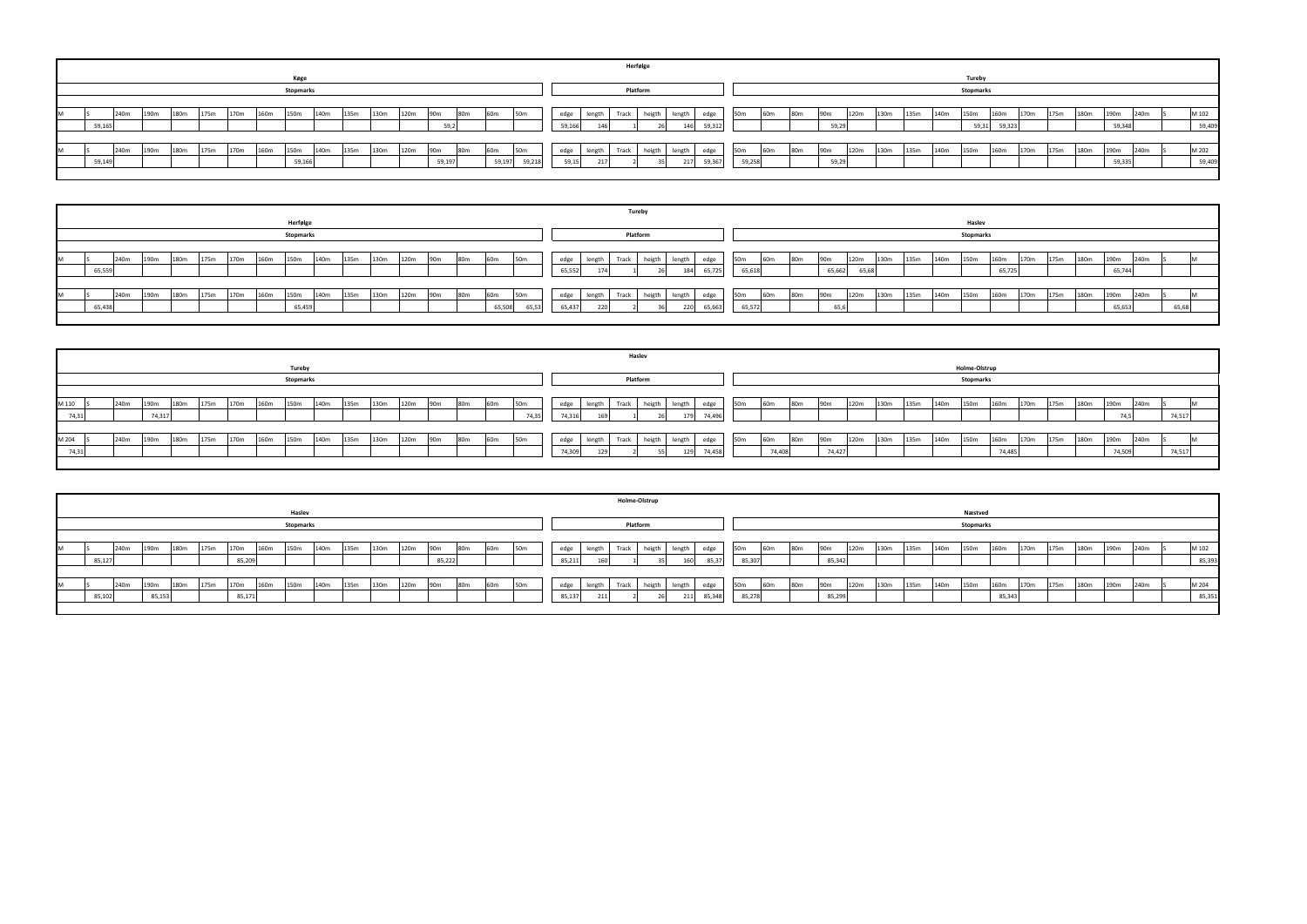## EDL Vest Randers - Frederikshavn after expected rollout of ETCS in 2018, excl. Randers

|         |        |      |                  |      |      |                  |      |                  |      |      |      |      |                 |     |                 |                 |         |        |       | Arden    |        |             |     |                 |                 |                 |                 |      |      |      |                  |      |      |      |      |                  |      |         |         |
|---------|--------|------|------------------|------|------|------------------|------|------------------|------|------|------|------|-----------------|-----|-----------------|-----------------|---------|--------|-------|----------|--------|-------------|-----|-----------------|-----------------|-----------------|-----------------|------|------|------|------------------|------|------|------|------|------------------|------|---------|---------|
|         |        |      |                  |      |      |                  |      | Hobro            |      |      |      |      |                 |     |                 |                 |         |        |       |          |        |             |     |                 |                 |                 |                 |      |      |      | Skørping         |      |      |      |      |                  |      |         |         |
|         |        |      |                  |      |      |                  |      | <b>Stopmarks</b> |      |      |      |      |                 |     |                 |                 |         |        |       | Platform |        |             |     |                 |                 |                 |                 |      |      |      | <b>Stopmarks</b> |      |      |      |      |                  |      |         |         |
|         |        |      |                  |      |      |                  |      |                  |      |      |      |      |                 |     |                 |                 |         |        |       |          |        |             |     |                 |                 |                 |                 |      |      |      |                  |      |      |      |      |                  |      |         |         |
|         |        | 240m | 190 <sub>m</sub> | 180m | 175m | 170 <sub>m</sub> | 160m | 150m             | 140m | 135m | 130m | 120m | 90 <sub>m</sub> | 80m | 60m             | 50 <sub>m</sub> | edge    | length | Track | heigth   | length | edge        | 50m | 60 <sub>m</sub> | 80 <sub>m</sub> | 90 <sub>m</sub> | 120m            | 130m | 135m | 140m | 150m             | 160m | 170m | 175m | 180m | 190 <sub>m</sub> | 240m |         | M 017   |
|         | 214,37 |      |                  |      |      |                  |      |                  |      |      |      |      |                 |     |                 |                 | 214,376 | 1681   |       |          |        | 214,543     |     |                 |                 |                 |                 |      |      |      |                  |      |      |      |      |                  |      |         | 249,643 |
|         |        |      |                  |      |      |                  |      |                  |      |      |      |      |                 |     |                 |                 |         |        |       |          |        |             |     |                 |                 |                 |                 |      |      |      |                  |      |      |      |      |                  |      |         |         |
| M 048   |        | 240m | 190 <sub>m</sub> | 180m | 175m | 170m             | 160m | 150m             | 140m | 135m | 130m | 120m | 90 <sub>m</sub> | 80m | 60 <sub>m</sub> | 50 <sub>m</sub> | edge    | length | Track | heigth   | length | edge        | 50m | 60m             | 80 <sub>m</sub> | 90 <sub>m</sub> | 120m            | 130m | 135m | 140m | 150m             | 160m | 170m | 175m | 180m | 190 <sub>m</sub> | 240m |         |         |
| 211,401 |        |      |                  |      |      |                  |      |                  |      |      |      |      |                 |     |                 |                 | 214,375 |        |       |          |        | 153 214,527 |     | 214,425         |                 |                 | 214,479 214,496 |      |      |      |                  |      |      |      |      |                  |      | 214,544 |         |
|         |        |      |                  |      |      |                  |      |                  |      |      |      |      |                 |     |                 |                 |         |        |       |          |        |             |     |                 |                 |                 |                 |      |      |      |                  |      |      |      |      |                  |      |         |         |

|         |      |                  |         |      |                  |      |                  |      |      |      |      |                 |         |                 |                 |         |                | Skørping     |        |            |         |                 |                 |                 |                 |      |      |      |      |                  |      |      |      |         |                  |      |         |         |
|---------|------|------------------|---------|------|------------------|------|------------------|------|------|------|------|-----------------|---------|-----------------|-----------------|---------|----------------|--------------|--------|------------|---------|-----------------|-----------------|-----------------|-----------------|------|------|------|------|------------------|------|------|------|---------|------------------|------|---------|---------|
|         |      |                  |         |      |                  |      | Arden            |      |      |      |      |                 |         |                 |                 |         |                |              |        |            |         |                 |                 |                 |                 |      |      |      |      | Støvring         |      |      |      |         |                  |      |         |         |
|         |      |                  |         |      |                  |      | <b>Stopmarks</b> |      |      |      |      |                 |         |                 |                 |         |                | Platform     |        |            |         |                 |                 |                 |                 |      |      |      |      | <b>Stopmarks</b> |      |      |      |         |                  |      |         |         |
|         |      |                  |         |      |                  |      |                  |      |      |      |      |                 |         |                 |                 |         |                |              |        |            |         |                 |                 |                 |                 |      |      |      |      |                  |      |      |      |         |                  |      |         |         |
| IVI.    | 240m | 190m             | 180m    | 175m | 170m             | 160m | 150m             | 140m | 135m | 130m | 120m | 90 <sub>m</sub> | 80m     | 60 <sub>m</sub> | 50 <sub>m</sub> | edge    | length         | Track        | heigth | length     | edge    | 50 <sub>m</sub> | 60 <sub>m</sub> | 80 <sub>m</sub> | 90 <sub>m</sub> | 120m | 130m | 135m | 140m | 150m             | 160m | 170m | 175m | 180m    | 190 <sub>m</sub> | 240m |         |         |
| 222,007 |      |                  |         |      |                  |      |                  |      |      |      |      |                 |         |                 |                 |         | 221,967 165165 |              |        | 175175     | 222,179 |                 |                 |                 |                 |      |      |      |      |                  |      |      |      |         |                  |      | 222,08  |         |
|         |      |                  |         |      |                  |      |                  |      |      |      |      |                 |         |                 |                 |         |                |              |        |            |         |                 |                 |                 |                 |      |      |      |      |                  |      |      |      |         |                  |      |         |         |
| M 020   | 240m | 190 <sub>m</sub> | 180m    | 175m | 170 <sub>m</sub> | 160m | 150m             | 140m | 135m | 130m | 120m | 90 <sub>m</sub> | 80m     | 60 <sub>m</sub> | 50 <sub>m</sub> | edge    | length         | Track        | heigth | length     | edge    | 50 <sub>m</sub> | 60m             | 80m             | 90 <sub>m</sub> | 120m | 130m | 135m | 140m | 150m             | 160m | 170m | 175m | 180m    | 190m             | 240m |         |         |
| 221,998 |      |                  |         |      |                  |      |                  |      |      |      |      |                 |         |                 |                 | 221,968 |                |              |        | 217        | 222,22  |                 |                 |                 | 222,1           |      |      |      |      |                  |      |      |      | 222,214 |                  |      | 222,227 |         |
|         |      |                  |         |      |                  |      |                  |      |      |      |      |                 |         |                 |                 |         |                |              |        |            |         |                 |                 |                 |                 |      |      |      |      |                  |      |      |      |         |                  |      |         |         |
|         | 240m | 190m             | 180m    | 175m | 170m             | 160m | 150m             | 140m | 135m | 130m | 120m | 90 <sub>m</sub> | 80m     | 60 <sub>m</sub> | 50 <sub>m</sub> | edge    | length         | Track heigth |        | length     | edge    | 50m             |                 | 80m             | 90m             | 120m | 130m | 135m | 140m | 150m             | 160m | 170m | 175m | 180m    | 190m             | 240m |         | M 041   |
| 222,008 |      |                  | 222,039 |      |                  |      |                  |      |      |      |      |                 | 222,096 |                 |                 | 221,968 |                |              |        | 247<br>211 | 222,223 |                 |                 |                 |                 |      |      |      |      |                  |      |      |      |         |                  |      |         | 222,225 |
|         |      |                  |         |      |                  |      |                  |      |      |      |      |                 |         |                 |                 |         |                |              |        |            |         |                 |                 |                 |                 |      |      |      |      |                  |      |      |      |         |                  |      |         |         |

|   |         |      |                  |         |      |      |      |                  |      |      |      |         |                 |                 |                 |                 |         |        | Hobro |          |        |             |                 |     |                 |                 |      |      |      |                  |                  |      |      |      |      |                  |      |         |  |
|---|---------|------|------------------|---------|------|------|------|------------------|------|------|------|---------|-----------------|-----------------|-----------------|-----------------|---------|--------|-------|----------|--------|-------------|-----------------|-----|-----------------|-----------------|------|------|------|------------------|------------------|------|------|------|------|------------------|------|---------|--|
|   |         |      |                  |         |      |      |      | <b>Randers</b>   |      |      |      |         |                 |                 |                 |                 |         |        |       |          |        |             |                 |     |                 |                 |      |      |      |                  | Arden            |      |      |      |      |                  |      |         |  |
|   |         |      |                  |         |      |      |      | <b>Stopmarks</b> |      |      |      |         |                 |                 |                 |                 |         |        |       | Platform |        |             |                 |     |                 |                 |      |      |      |                  | <b>Stopmarks</b> |      |      |      |      |                  |      |         |  |
|   |         |      |                  |         |      |      |      |                  |      |      |      |         |                 |                 |                 |                 |         |        |       |          |        |             |                 |     |                 |                 |      |      |      |                  |                  |      |      |      |      |                  |      |         |  |
| M |         | 240m | 190 <sub>m</sub> | 180m    | 175m | 170m | 160m | 150m             | 140m | 135m | 130m | 120m    | 90 <sub>m</sub> | 80m             | 60 <sub>m</sub> | 50 <sub>m</sub> | edge    | length | Track | heigth   | length | edge        | 50 <sub>m</sub> | 60m | 80 <sub>m</sub> | 90 <sub>m</sub> | 120m | 130m | 135m | 140 <sub>m</sub> | 150m             | 160m | 170m | 175m | 180m | 190 <sub>m</sub> | 240m |         |  |
|   | 198,843 |      |                  |         |      |      |      |                  |      |      |      | 198,91  |                 |                 |                 |                 | 198,829 | 176    |       |          | 180    | 199,012     |                 |     |                 |                 |      |      |      |                  |                  |      |      |      |      |                  |      | 199,023 |  |
|   |         |      |                  |         |      |      |      |                  |      |      |      |         |                 |                 |                 |                 |         |        |       |          |        |             |                 |     |                 |                 |      |      |      |                  |                  |      |      |      |      |                  |      |         |  |
| M |         | 240m | 190 <sub>m</sub> | 180m    | 175m | 170m | 160m | 150m             | 140m | 135m | 130m | 120m    | 90m             | 80 <sub>m</sub> | 60m             | 50 <sub>m</sub> | edge    | length | Track | heigth   | length | edge        | 50 <sub>m</sub> | 60m | 80 <sub>m</sub> | 90 <sub>m</sub> | 120m | 130m | 135m | 140m             | 150m             | 160m | 170m | 175m | 180m | 190m             | 240m |         |  |
|   | 198,733 |      |                  |         |      |      |      |                  |      |      |      | 198,864 |                 |                 | 198,913         |                 | 198,683 | 280    |       |          |        | 288 198,985 |                 |     |                 |                 |      |      |      |                  |                  |      |      |      |      |                  |      | 198,985 |  |
|   |         |      |                  |         |      |      |      |                  |      |      |      |         |                 |                 |                 |                 |         |        |       |          |        |             |                 |     |                 |                 |      |      |      |                  |                  |      |      |      |      |                  |      |         |  |
| M |         | 240m | 190m             | 180m    | 175m | 170m | 160m | 150m             | 140m | 135m | 130m | 120m    | 90 <sub>m</sub> | 80m             | 60 <sub>m</sub> | 50 <sub>m</sub> | edge    | length | Track |          | length | edge        | 50 <sub>m</sub> | 60m | 80 <sub>m</sub> | 90 <sub>m</sub> | 120m | 130m | 135m | 140m             | 150m             | 160m | 170m | 175m | 180m | 190 <sub>m</sub> | 240m |         |  |
|   | 198,73  |      |                  | 198,823 |      |      |      |                  |      |      |      |         | 198,88 198,923  |                 |                 |                 | 198,703 | 305    |       |          |        | 199,01      |                 |     |                 |                 |      |      |      |                  |                  |      |      |      |      |                  |      | 199,015 |  |
|   |         |      |                  |         |      |      |      |                  |      |      |      |         |                 |                 |                 |                 |         |        |       |          |        |             |                 |     |                 |                 |      |      |      |                  |                  |      |      |      |      |                  |      |         |  |

|                                                                                                                                                                  | <b>Randers</b>                                      |                                                                                                                                                                                                   |
|------------------------------------------------------------------------------------------------------------------------------------------------------------------|-----------------------------------------------------|---------------------------------------------------------------------------------------------------------------------------------------------------------------------------------------------------|
| Stevnstrup                                                                                                                                                       |                                                     | Hobro                                                                                                                                                                                             |
| <b>Stopmarks</b>                                                                                                                                                 | Platform                                            | <b>Stopmarks</b>                                                                                                                                                                                  |
|                                                                                                                                                                  |                                                     |                                                                                                                                                                                                   |
| 175m<br>135m<br>60 <sub>m</sub><br>240m<br>170m<br>140m<br>130m<br>120m<br>190m<br>180m<br>80m<br>50 <sub>m</sub><br>160m<br>150m<br>90 <sub>m</sub>             | length<br>heigth<br>edge<br>length<br>Track<br>edge | M 041<br>50 <sub>m</sub><br>150m<br>160m<br>190 <sub>m</sub><br>130m<br>120m<br>180 <sub>m</sub><br>240m<br>90 <sub>m</sub><br>170m<br>80 <sub>m</sub><br>135m<br>140m<br>60m<br>175m             |
| 167,592                                                                                                                                                          | 167,591<br>167,906                                  | 167,913<br>167,811<br>167,747<br>167,763                                                                                                                                                          |
|                                                                                                                                                                  |                                                     |                                                                                                                                                                                                   |
| M 022<br>135m<br>240m<br>180m<br>175m<br>170m<br>130m<br>60 <sub>m</sub><br>190m<br>140m<br>120m<br>80m<br>160m<br>150m<br>90 <sub>m</sub><br>50 <sub>m</sub>    | heigth<br>length<br>Track<br>edge<br>length<br>edge | M 043<br>190 <sub>m</sub><br>150m<br>160m<br>175m<br>180m<br>130m<br>135m<br>140m<br>170m<br>50m<br>90 <sub>m</sub><br>120m<br>240m<br>80 <sub>m</sub><br>60 <sub>m</sub>                         |
| 167,58                                                                                                                                                           | 167,586<br>304<br>167,906<br>314                    | 167,76<br>167,913                                                                                                                                                                                 |
|                                                                                                                                                                  |                                                     |                                                                                                                                                                                                   |
| 175m<br>135m<br>180m<br>130m<br>60 <sub>m</sub><br>240m<br>190m<br>170m<br>140 <sub>m</sub><br>120m<br>160m<br>80m<br>50 <sub>m</sub><br>150m<br>90 <sub>m</sub> | heigth<br>length<br>Track<br>length<br>edge<br>edge | M 049<br>160m<br>190 <sub>m</sub><br>50 <sub>m</sub><br>150m<br>180m<br>130m<br>90 <sub>m</sub><br>120 <sub>m</sub><br>135m<br>140m<br>170 <sub>m</sub><br>175m<br>240m<br>80m<br>60 <sub>m</sub> |
| 167,707                                                                                                                                                          | 167,587<br>167,906<br>318<br>$\sim$ $\sim$          | 167,76<br>168,0                                                                                                                                                                                   |
|                                                                                                                                                                  |                                                     |                                                                                                                                                                                                   |

|         |      |                  |                  |      |      |      |                  |                  |      |      |                         |                 |                 |                 |                 |         |        |       | Støvring     |        |            |                 |                          |                 |                 |                  |                  |      |      |                  |                  |      |      |      |                  |      |         |  |
|---------|------|------------------|------------------|------|------|------|------------------|------------------|------|------|-------------------------|-----------------|-----------------|-----------------|-----------------|---------|--------|-------|--------------|--------|------------|-----------------|--------------------------|-----------------|-----------------|------------------|------------------|------|------|------------------|------------------|------|------|------|------------------|------|---------|--|
|         |      |                  |                  |      |      |      | Skørping         |                  |      |      |                         |                 |                 |                 |                 |         |        |       |              |        |            |                 | <b>Svenstrup Jylland</b> |                 |                 |                  |                  |      |      |                  |                  |      |      |      |                  |      |         |  |
|         |      |                  |                  |      |      |      | <b>Stopmarks</b> |                  |      |      |                         |                 |                 |                 |                 |         |        |       | Platform     |        |            |                 |                          |                 |                 |                  |                  |      |      | <b>Stopmarks</b> |                  |      |      |      |                  |      |         |  |
|         |      |                  |                  |      |      |      |                  |                  |      |      |                         |                 |                 |                 |                 |         |        |       |              |        |            |                 |                          |                 |                 |                  |                  |      |      |                  |                  |      |      |      |                  |      |         |  |
|         | 240m | 190 <sub>m</sub> | 180 <sub>m</sub> | 175m | 170m | 160m | 150m             | 140 <sub>m</sub> | 135m | 130m | 120m                    | 90 <sub>m</sub> | 80 <sub>m</sub> | 60 <sub>m</sub> | 50 <sub>m</sub> | edge    | length | Track | heigth       | length | edge       | 50 <sub>m</sub> | 60m                      | 80 <sub>m</sub> | 90 <sub>m</sub> | 120m             | 130m             | 135m | 140m | 150m             | 160m             | 170m | 175m | 180m | 190m             | 240m |         |  |
| 229,477 |      |                  |                  |      |      |      |                  |                  |      |      |                         |                 |                 |                 |                 | 229,476 |        |       |              |        | 90 229,564 |                 |                          | 229,532         |                 | 229,554 229,581  |                  |      |      |                  |                  |      |      |      |                  |      | 229,6   |  |
|         |      |                  |                  |      |      |      |                  |                  |      |      |                         |                 |                 |                 |                 |         |        |       |              |        |            |                 |                          |                 |                 |                  |                  |      |      |                  |                  |      |      |      |                  |      |         |  |
|         | 240m | 190m             | 180m             | 175m | 170m | 160m | 150m             | 140 <sub>m</sub> | 135m | 130m | 120m                    | 90 <sub>m</sub> | 80 <sub>m</sub> | 60 <sub>m</sub> | 50 <sub>m</sub> | edge    | length |       | Track heigth | length | edge       | 50m             | 60m                      | 80m             | 90 <sub>m</sub> | 120 <sub>m</sub> | 130 <sub>m</sub> | 135m | 140m | 150m             | 160 <sub>m</sub> | 170m | 175m | 180m | 190 <sub>m</sub> | 240m |         |  |
| 229,213 |      |                  | 229,274          |      |      |      |                  |                  |      |      | 229,306 229,334 229,353 |                 |                 |                 |                 | 229,345 |        |       |              |        | 92 229,438 |                 |                          |                 |                 |                  |                  |      |      |                  |                  |      |      |      |                  |      | 229,441 |  |
|         |      |                  |                  |      |      |      |                  |                  |      |      |                         |                 |                 |                 |                 |         |        |       |              |        |            |                 |                          |                 |                 |                  |                  |      |      |                  |                  |      |      |      |                  |      |         |  |

| 170m | 175m | 180m    | 190 <sub>m</sub> | 240m    | S | M 041   |
|------|------|---------|------------------|---------|---|---------|
|      |      | 167,763 |                  | 167,811 |   | 167,913 |
|      |      |         |                  |         |   |         |
| 170m | 175m | 180m    | 190 <sub>m</sub> | 240m    | Ś | M 043   |
|      |      |         |                  |         |   | 167,913 |
|      |      |         |                  |         |   |         |
| 170m | 175m | 180m    | 190m             | 240m    | S | M 049   |
|      |      |         |                  |         |   | 168,05  |
|      |      |         |                  |         |   |         |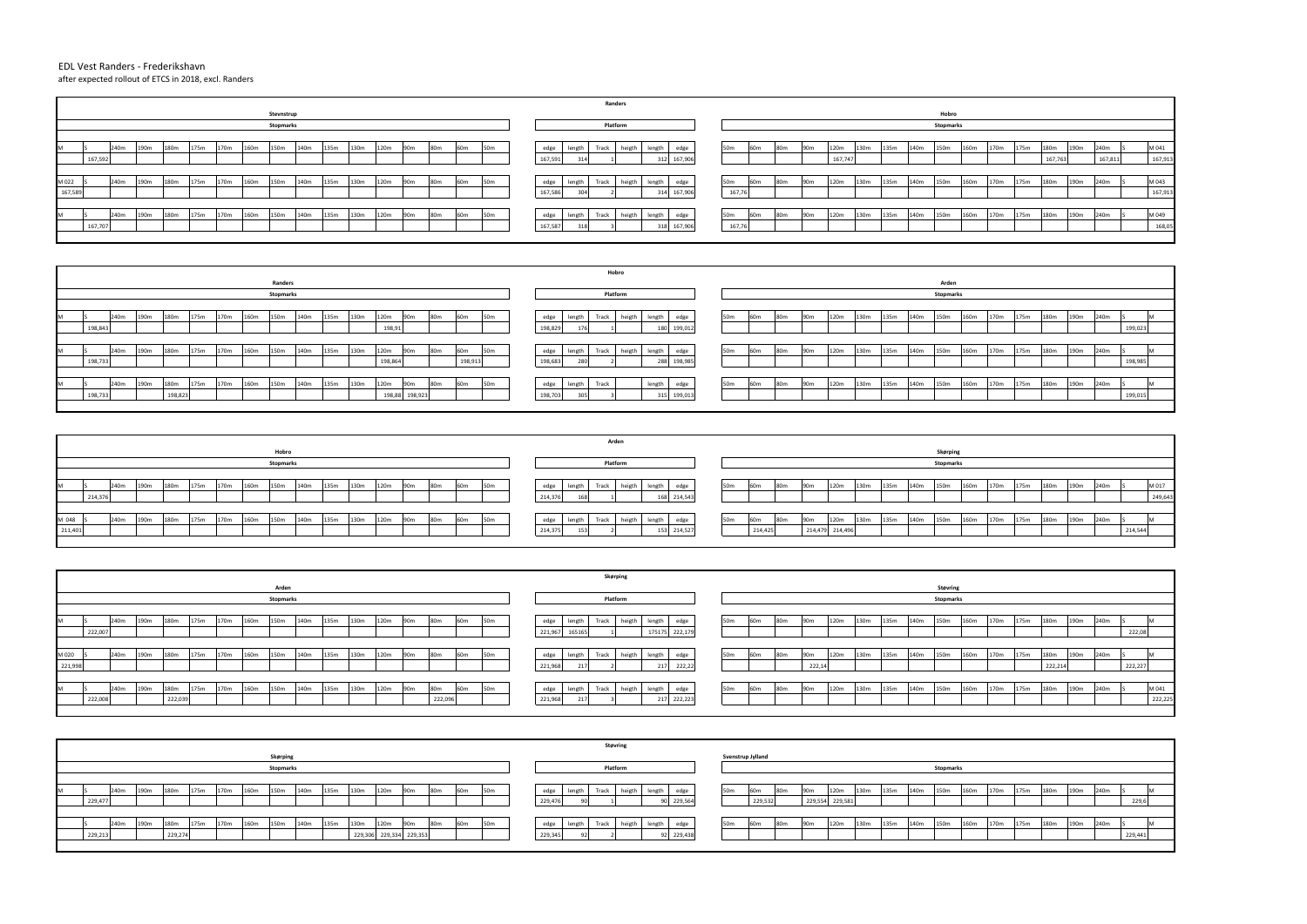|                                                                                                                                                                           | Lindholm                                            |                                                                                                                                                                              |
|---------------------------------------------------------------------------------------------------------------------------------------------------------------------------|-----------------------------------------------------|------------------------------------------------------------------------------------------------------------------------------------------------------------------------------|
| <b>Aalborg Vestby</b>                                                                                                                                                     |                                                     | Brønderslev                                                                                                                                                                  |
| <b>Stopmarks</b>                                                                                                                                                          | Platform                                            | <b>Stopmarks</b>                                                                                                                                                             |
|                                                                                                                                                                           |                                                     |                                                                                                                                                                              |
| 190m<br>180m<br>170m<br>120m<br>175m<br>160m<br>150m<br>135m<br>130m<br>M 012<br>240m<br>60 <sub>m</sub><br>140 <sub>m</sub><br>80m<br>50 <sub>m</sub><br>90 <sub>m</sub> | Track<br>length<br>edge<br>heigth<br>edge<br>length | 150m<br>160m<br>170m<br>50m<br>120m<br>130m<br>190m<br>90 <sub>m</sub><br>140m<br>175m<br>240m<br>180m<br>135m<br>60m<br>80m                                                 |
| 251,251<br>251,345<br>251,282                                                                                                                                             | 251,416<br>251,247<br>165                           | 251,416                                                                                                                                                                      |
|                                                                                                                                                                           |                                                     |                                                                                                                                                                              |
| 190m<br>175m<br>120m<br>180m<br>170m<br>160m<br>150m<br>M 010<br>240m<br>135m<br>130m<br>140m<br>80 <sub>m</sub><br>60 <sub>m</sub><br>50 <sub>m</sub><br>90 <sub>m</sub> | Track<br>length<br>edge<br>edge<br>heigth<br>length | 150m<br>160m<br>170m<br>.30m<br>140m<br>175m<br>190m<br>240m<br>50 <sub>m</sub><br>120m<br>180 <sub>m</sub><br>90 <sub>m</sub><br>135m<br>80 <sub>m</sub><br>60 <sub>m</sub> |
| 251,251<br>251,32<br>251,347<br>251,282                                                                                                                                   | 251,248<br>251,416                                  | 251,416                                                                                                                                                                      |
|                                                                                                                                                                           |                                                     |                                                                                                                                                                              |

| 170m | 175m | 180m | 190m | 240m | S       | M |
|------|------|------|------|------|---------|---|
|      |      |      |      |      | 239,307 |   |
|      |      |      |      |      |         |   |
| 170m | 175m | 180m | 190m | 240m | S       | M |
|      |      |      |      |      | 239,281 |   |
|      |      |      |      |      |         |   |

| 170m | 175m | 180m | 190m | 240m | S       | M |
|------|------|------|------|------|---------|---|
|      |      |      |      |      | 244,215 |   |
|      |      |      |      |      |         |   |
| 170m | 175m | 180m | 190m | 240m | S       | M |
|      |      |      |      |      | 244,186 |   |
|      |      |      |      |      |         |   |

| 170m | 175m    | 180m | 190m | 240m | S       | M       |
|------|---------|------|------|------|---------|---------|
|      |         |      |      |      | 248,24  |         |
|      |         |      |      |      |         |         |
| 170m | 175m    | 180m | 190m | 240m | S       | M       |
|      |         |      |      |      | 248,483 |         |
|      |         |      |      |      |         |         |
| 170m | 175m    | 180m | 190m | 240m | S       | M 125   |
|      | 248,455 |      |      |      |         | 248,503 |
|      |         |      |      |      |         |         |
| 170m | 175m    | 180m | 190m | 240m | S       | M 127   |
|      |         |      |      |      |         | 248,503 |
|      |         |      |      |      |         |         |

|        |      |      |      |      |      |      |                  |                  |      |      |      |                 |     |                 |                 |         |        |       | <b>Aalborg Vestby</b> |        |             |                 |                 |                 |                 |                  |      |      |         |                  |      |      |      |                  |      |                  |                 |
|--------|------|------|------|------|------|------|------------------|------------------|------|------|------|-----------------|-----|-----------------|-----------------|---------|--------|-------|-----------------------|--------|-------------|-----------------|-----------------|-----------------|-----------------|------------------|------|------|---------|------------------|------|------|------|------------------|------|------------------|-----------------|
|        |      |      |      |      |      |      | Aalborg          |                  |      |      |      |                 |     |                 |                 |         |        |       |                       |        |             |                 |                 |                 |                 |                  |      |      |         | Lindholm         |      |      |      |                  |      |                  |                 |
|        |      |      |      |      |      |      | <b>Stopmarks</b> |                  |      |      |      |                 |     |                 |                 |         |        |       | Platform              |        |             |                 |                 |                 |                 |                  |      |      |         | <b>Stopmarks</b> |      |      |      |                  |      |                  |                 |
|        |      |      |      |      |      |      |                  |                  |      |      |      |                 |     |                 |                 |         |        |       |                       |        |             |                 |                 |                 |                 |                  |      |      |         |                  |      |      |      |                  |      |                  |                 |
|        | 240m | 190m | 180m | 175m | 170m | 160m | 150m             | 140m             | 135m | 130m | 120m | 90 <sub>m</sub> | 80m | 60 <sub>m</sub> | 50 <sub>m</sub> | edge    | length | Track | heigth                | length | edge        | 50 <sub>m</sub> | 60 <sub>m</sub> | 80 <sub>m</sub> | 90 <sub>m</sub> | 120 <sub>m</sub> | 130m | 135m | 140m    | 150 <sub>m</sub> | 160m | 170m | 175m | 180 <sub>m</sub> | 190m | 240 <sub>m</sub> |                 |
| 249,57 |      |      |      |      |      |      |                  |                  |      |      |      |                 |     |                 |                 | 249,534 |        |       |                       |        | 160 249,694 |                 |                 |                 |                 | 249,624 249,655  |      |      | 249,674 |                  |      |      |      |                  |      |                  | 249,708         |
|        |      |      |      |      |      |      |                  |                  |      |      |      |                 |     |                 |                 |         |        |       |                       |        |             |                 |                 |                 |                 |                  |      |      |         |                  |      |      |      |                  |      |                  |                 |
|        | 240m | 90m  | 180m | 175m | 170m | 160m | 150m             | 140 <sub>m</sub> | 135m | 130m | 120m | 90 <sub>m</sub> | 80m | 60 <sub>m</sub> | 50 <sub>m</sub> | edge    | length | Track | heigth                | length | edge        | 50 <sub>m</sub> | 60 <sub>m</sub> | 80m             | 90 <sub>m</sub> | 120 <sub>m</sub> | 130m | 135m | 140m    | 150m             | 160m | .70m | 175m | 180m             | 190m | 240 <sub>m</sub> | M 141           |
| 249,57 |      |      |      |      |      |      |                  | 249,546          |      |      |      |                 |     | 249,583         |                 | 249,54  |        |       |                       | 158    | 249,7       |                 |                 |                 |                 |                  |      |      |         |                  |      |      |      |                  |      |                  | 249,643 249,837 |
|        |      |      |      |      |      |      |                  |                  |      |      |      |                 |     |                 |                 |         |        |       |                       |        |             |                 |                 |                 |                 |                  |      |      |         |                  |      |      |      |                  |      |                  |                 |

|       |        |      |      |         |      |      |                  |                  |      |      |         |      |                 |     |                 |                 |         |        | Svenstrup Jylland   |  |         |                 |                 |                 |                 |        |      |      |      |                  |      |      |      |      |                  |      |         |  |
|-------|--------|------|------|---------|------|------|------------------|------------------|------|------|---------|------|-----------------|-----|-----------------|-----------------|---------|--------|---------------------|--|---------|-----------------|-----------------|-----------------|-----------------|--------|------|------|------|------------------|------|------|------|------|------------------|------|---------|--|
|       |        |      |      |         |      |      |                  | Støvring         |      |      |         |      |                 |     |                 |                 |         |        |                     |  |         |                 |                 |                 |                 |        |      |      |      | Skalborg         |      |      |      |      |                  |      |         |  |
|       |        |      |      |         |      |      |                  | <b>Stopmarks</b> |      |      |         |      |                 |     |                 |                 |         |        | Platform            |  |         |                 |                 |                 |                 |        |      |      |      | <b>Stopmarks</b> |      |      |      |      |                  |      |         |  |
|       |        |      |      |         |      |      |                  |                  |      |      |         |      |                 |     |                 |                 |         |        |                     |  |         |                 |                 |                 |                 |        |      |      |      |                  |      |      |      |      |                  |      |         |  |
| IIVI. |        | 240m | 190m | 180m    | 175m | 170m | 160 <sub>m</sub> | 150m             | 140m | 135m | 130m    | 120m | 90m             | 80m | 60 <sub>m</sub> | 50 <sub>m</sub> | edge    | length | Track heigth length |  | edge    | 50m             | 60 <sub>m</sub> | 80 <sub>m</sub> | 90 <sub>m</sub> | 120m   | 130m | 135m | 140m | 150m             | 160m | 170m | 175m | 180m | 190 <sub>m</sub> | 240m |         |  |
|       | 239,18 |      |      |         |      |      |                  |                  |      |      |         |      |                 |     |                 |                 | 239,186 |        |                     |  | 239,276 |                 |                 |                 | 239,28          | 239,29 |      |      |      |                  |      |      |      |      |                  |      | 239,307 |  |
|       |        |      |      |         |      |      |                  |                  |      |      |         |      |                 |     |                 |                 |         |        |                     |  |         |                 |                 |                 |                 |        |      |      |      |                  |      |      |      |      |                  |      |         |  |
| M 112 |        | 240m | 190m | 180m    | 175m | 170m | 160m             | 150m             | 140m | 135m | 130m    | 120m | 90 <sub>m</sub> | 80m | 60m             | 50 <sub>m</sub> | edge    | length | Track heigth length |  | edge    | 50 <sub>m</sub> | 60m             | 80m             | 90m             | 120m   | 130m | 135m | 140m | 150m             | 160m | 170m | 175m | 180m | 190m             | 240m |         |  |
| 222   |        |      |      | 239,117 |      |      |                  |                  |      |      | 239,148 |      | 239,18 239,221  |     |                 |                 | 239,186 |        |                     |  | 239,276 |                 |                 |                 |                 |        |      |      |      |                  |      |      |      |      |                  |      | 239,281 |  |
|       |        |      |      |         |      |      |                  |                  |      |      |         |      |                 |     |                 |                 |         |        |                     |  |         |                 |                 |                 |                 |        |      |      |      |                  |      |      |      |      |                  |      |         |  |
|       |        |      |      |         |      |      |                  |                  |      |      |         |      |                 |     |                 |                 |         |        |                     |  |         |                 |                 |                 |                 |        |      |      |      |                  |      |      |      |      |                  |      |         |  |

|   |         |      |                  |         |      |      |                  |                   |      |      |         |      |                 |     |                 |                 |         |        | Skalborg     |        |            |                 |                 |     |                 |                 |      |      |      |                  |      |      |      |      |                  |      |         |  |
|---|---------|------|------------------|---------|------|------|------------------|-------------------|------|------|---------|------|-----------------|-----|-----------------|-----------------|---------|--------|--------------|--------|------------|-----------------|-----------------|-----|-----------------|-----------------|------|------|------|------------------|------|------|------|------|------------------|------|---------|--|
|   |         |      |                  |         |      |      |                  | Svenstrup Jylland |      |      |         |      |                 |     |                 |                 |         |        |              |        |            |                 |                 |     |                 |                 |      |      |      | Aalborg          |      |      |      |      |                  |      |         |  |
|   |         |      |                  |         |      |      |                  | <b>Stopmarks</b>  |      |      |         |      |                 |     |                 |                 |         |        | Platform     |        |            |                 |                 |     |                 |                 |      |      |      | <b>Stopmarks</b> |      |      |      |      |                  |      |         |  |
|   |         |      |                  |         |      |      |                  |                   |      |      |         |      |                 |     |                 |                 |         |        |              |        |            |                 |                 |     |                 |                 |      |      |      |                  |      |      |      |      |                  |      |         |  |
| M |         | 240m | 190 <sub>m</sub> | 180m    | 175m | 170m | 160m             | 150m              | 140m | 135m | 130m    | 120m | Q/m             | 80m | 60 <sub>m</sub> | 50 <sub>m</sub> | edge    | length | Track heigth | length | edge       | 50 <sub>m</sub> | 60 <sub>m</sub> | 80m | 90 <sub>m</sub> | 120m            | 130m | 135m | 140m | 150m             | 160m | 170m | 175m | 180m | 190 <sub>m</sub> | 240m |         |  |
|   | 244,091 |      |                  |         |      |      |                  |                   |      |      |         |      |                 |     |                 |                 | 244,091 |        |              |        | 90 244,181 |                 | 244,147         |     |                 | 244,179 244,201 |      |      |      |                  |      |      |      |      |                  |      | 244,215 |  |
|   |         |      |                  |         |      |      |                  |                   |      |      |         |      |                 |     |                 |                 |         |        |              |        |            |                 |                 |     |                 |                 |      |      |      |                  |      |      |      |      |                  |      |         |  |
| M |         | 240m | 190m             | 180m    | 175m | 170m | 160 <sub>m</sub> | 150m              | 140m | 135m | 130m    | 120m | 90m             | 80m | 60m             | 50 <sub>m</sub> | edge    | length | Track heigth | length | edge       | 50 <sub>m</sub> | 60m             | 80m | 90m             | 120m            | 130m | 135m | 140m | 150m             | 160m | 170m | 175m | 180m | 190 <sub>m</sub> | 240m |         |  |
|   | 243,967 |      |                  | 244,023 |      |      |                  |                   |      |      | 244,056 |      | 244,086 244,098 |     |                 |                 | 244,093 |        |              |        | 90 244,183 |                 |                 |     |                 |                 |      |      |      |                  |      |      |      |      |                  |      | 244,186 |  |
|   |         |      |                  |         |      |      |                  |                   |      |      |         |      |                 |     |                 |                 |         |        |              |        |            |                 |                 |     |                 |                 |      |      |      |                  |      |      |      |      |                  |      |         |  |

|       |         |        |      |                  |      |                 |      |      |                  |                  |      |      |         |                 |                 |                 |                 |         |        |       | Aalborg  |        |         |                 |                 |                 |                 |      |      |      |      |                       |      |      |         |      |      |      |         |         |
|-------|---------|--------|------|------------------|------|-----------------|------|------|------------------|------------------|------|------|---------|-----------------|-----------------|-----------------|-----------------|---------|--------|-------|----------|--------|---------|-----------------|-----------------|-----------------|-----------------|------|------|------|------|-----------------------|------|------|---------|------|------|------|---------|---------|
|       |         |        |      |                  |      |                 |      |      | <b>Skalborg</b>  |                  |      |      |         |                 |                 |                 |                 |         |        |       |          |        |         |                 |                 |                 |                 |      |      |      |      | <b>Aalborg Vestby</b> |      |      |         |      |      |      |         |         |
|       |         |        |      |                  |      |                 |      |      | <b>Stopmarks</b> |                  |      |      |         |                 |                 |                 |                 |         |        |       | Platform |        |         |                 |                 |                 |                 |      |      |      |      | <b>Stopmarks</b>      |      |      |         |      |      |      |         |         |
|       |         |        |      |                  |      |                 |      |      |                  |                  |      |      |         |                 |                 |                 |                 |         |        |       |          |        |         |                 |                 |                 |                 |      |      |      |      |                       |      |      |         |      |      |      |         |         |
| M 048 |         |        | 240m | 190 <sub>m</sub> | 180m | 175m            | 70m  | 160m | 150m             | 140 <sub>m</sub> | .35m | 130m | 120m    | 90m             | 80m             | 60 <sub>m</sub> | 50 <sub>m</sub> | edge    | length | Track | heigth   | length | edge    | 50m             | 60m             | 80m             | 90m             | 120m | 130m | 135m | 140m | 150m                  | 160m | 170m | 175m    | 180m | 190m | 240m |         |         |
|       | 248,058 |        |      |                  |      |                 |      |      |                  |                  |      |      |         |                 |                 |                 |                 | 248,14  |        |       |          |        | 248,5   |                 |                 |                 |                 |      |      |      |      |                       |      |      |         |      |      |      | 248,24  |         |
|       |         |        |      |                  |      |                 |      |      |                  |                  |      |      |         |                 |                 |                 |                 |         |        |       |          |        |         |                 |                 |                 |                 |      |      |      |      |                       |      |      |         |      |      |      |         |         |
| M 036 |         |        | 240m | 190 <sub>m</sub> | 180m | 175m            | 170m | 160m | 150m             | 140m             | 135m | 130m | 120m    | 90m             | 80 <sub>m</sub> | 60 <sub>m</sub> |                 | edge    | length | Track | heigth   | length | edge    | 50 <sub>m</sub> | 60m             | 80 <sub>m</sub> | 90m             | 120m | 130m | 135m | 140m | 150m                  | 160m | 170m | 175m    | 180m | 190m | 240m |         |         |
|       | 248,139 |        |      |                  |      |                 |      |      |                  |                  |      |      |         |                 |                 |                 |                 | 248,141 |        |       |          | 351    | 248,499 |                 | 248,43          |                 |                 |      |      |      |      |                       |      |      |         |      |      |      | 248,483 |         |
|       |         |        |      |                  |      |                 |      |      |                  |                  |      |      |         |                 |                 |                 |                 |         |        |       |          |        |         |                 |                 |                 |                 |      |      |      |      |                       |      |      |         |      |      |      |         |         |
| M 032 |         |        | 240m | 190 <sub>m</sub> | 180m | 175m            | 170m | 160m | 150m             | 140m             | 135m | 130m | 120m    | 90m             | 80m             | 60 <sub>m</sub> | 50 <sub>m</sub> | edge    | length | Track | heigth   | length | edge    | 50 <sub>m</sub> | 60 <sub>m</sub> | 80m             | 90 <sub>m</sub> | 120m | 130m | 135m | 140m | 150m                  | 160m | 170m | 175m    | 180m | 190m | 240m |         | M 125   |
|       | 248,149 |        |      | 248,252          |      |                 |      |      |                  |                  |      |      | 248,309 |                 |                 |                 |                 | 248,145 |        |       |          | 348    | 248,498 |                 |                 |                 | 248,403         |      |      |      |      |                       |      |      | 248,455 |      |      |      |         | 248,503 |
|       |         |        |      |                  |      |                 |      |      |                  |                  |      |      |         |                 |                 |                 |                 |         |        |       |          |        |         |                 |                 |                 |                 |      |      |      |      |                       |      |      |         |      |      |      |         |         |
|       |         |        | 240m | 190 <sub>m</sub> | 180m | 175m            | 170m | 160m | 150m             | 140m             | 135m | 130m | 120m    | 90 <sub>m</sub> | 80 <sub>m</sub> | 60 <sub>m</sub> | 50m             | edge    | length | Track | heigth   | length | edge    | 50 <sub>m</sub> | 60m             | 80 <sub>m</sub> | 90m             | 120m | 130m | 135m | 140m | 150m                  | 160m | 170m | 175m    | 180m | 190m | 240m |         | M 127   |
|       |         | 248,25 |      |                  |      | 248,283 248,283 |      |      |                  |                  |      |      | 248,309 |                 |                 |                 |                 | 248,141 |        |       |          | 351    | 248,497 |                 |                 |                 |                 |      |      |      |      |                       |      |      |         |      |      |      |         | 248,503 |
|       |         |        |      |                  |      |                 |      |      |                  |                  |      |      |         |                 |                 |                 |                 |         |        |       |          |        |         |                 |                 |                 |                 |      |      |      |      |                       |      |      |         |      |      |      |         |         |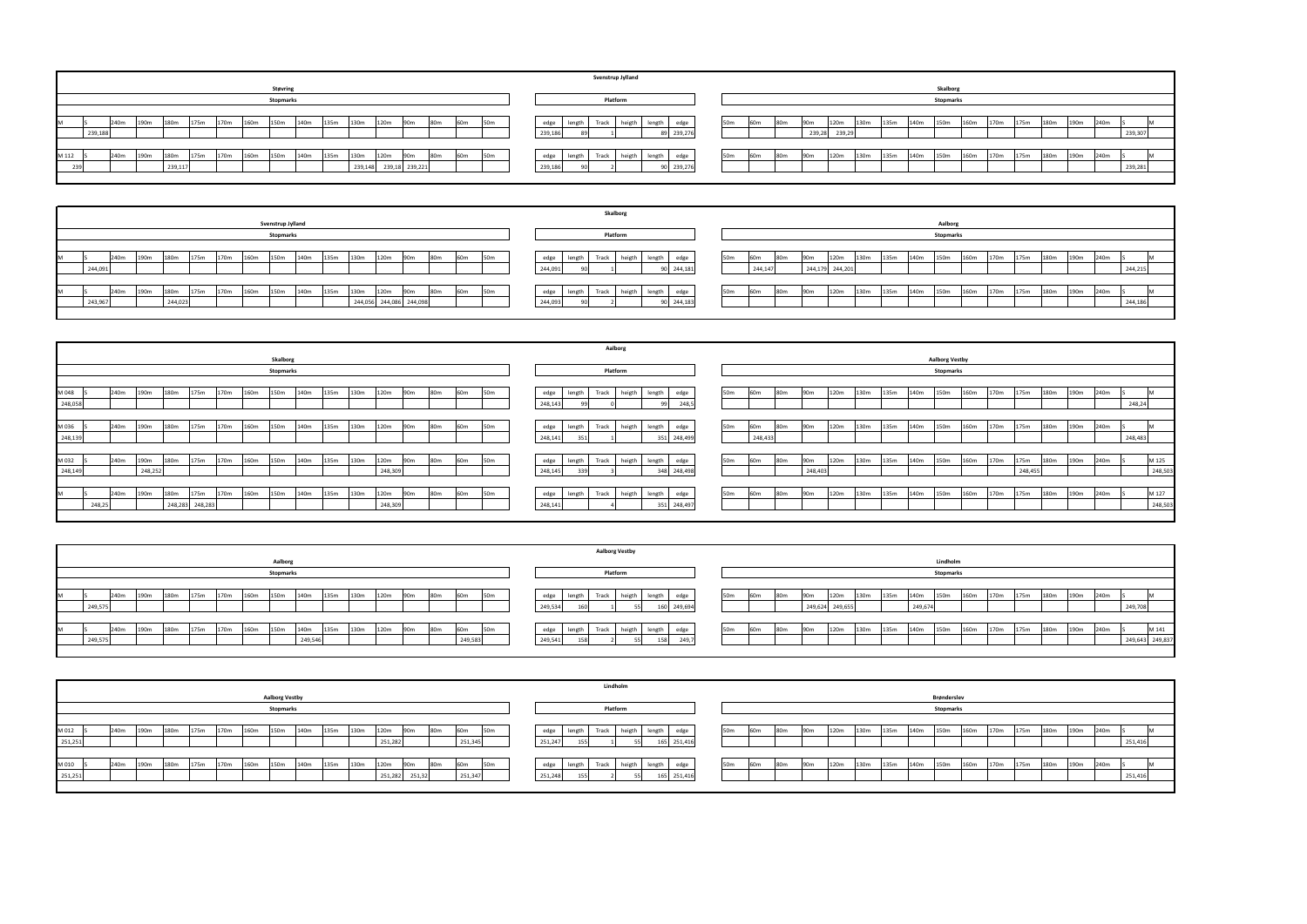|                                                                                                                                                                          | Brønderslev                                           |                                                                                                                                                                              |
|--------------------------------------------------------------------------------------------------------------------------------------------------------------------------|-------------------------------------------------------|------------------------------------------------------------------------------------------------------------------------------------------------------------------------------|
| Lindholm                                                                                                                                                                 |                                                       | Vrå                                                                                                                                                                          |
| <b>Stopmarks</b>                                                                                                                                                         | Platform                                              | <b>Stopmarks</b>                                                                                                                                                             |
|                                                                                                                                                                          |                                                       |                                                                                                                                                                              |
| 190 <sub>m</sub><br>160 <sub>m</sub><br>150m<br>130m<br>175m<br>170m<br>135m<br>120m<br>60m<br>240m<br>180m<br>140m<br>80m<br>50 <sub>m</sub><br>90 <sub>m</sub><br>IVI. | edge<br>edge<br>length<br>Track<br>heigth<br>length   | 190m<br>120m<br>50 <sub>m</sub><br>180m<br>130m<br>135m<br>150m<br>170m<br>175m<br>160m<br>240m<br>140 <sub>m</sub><br>80 <sub>m</sub><br>90 <sub>m</sub><br>60m             |
| 274,856                                                                                                                                                                  | 274,846<br>192 275,134                                | 274,958 274,987<br>274,932<br>275,008                                                                                                                                        |
|                                                                                                                                                                          |                                                       |                                                                                                                                                                              |
| 170m<br>190 <sub>m</sub><br>160m<br>150m<br>130m<br>140 <sub>m</sub><br>135m<br>120m<br>80m<br>60m<br>175m<br>240m<br>180m<br>90 <sub>m</sub><br>50 <sub>m</sub><br>IVI. | heigth<br>Track  <br>edge<br>length<br>edge<br>length | 120m<br>180m<br>190 <sub>m</sub><br>150m<br>160 <sub>m</sub><br>175m<br>50 <sub>m</sub><br>130m<br>135m<br>170m<br>140m<br>240m<br>80 <sub>m</sub><br>60m<br>90 <sub>m</sub> |
| 274,856                                                                                                                                                                  | 274,845<br>288 275,13                                 | 274,932<br>274,958 274,987<br>275,008                                                                                                                                        |
|                                                                                                                                                                          |                                                       |                                                                                                                                                                              |
|                                                                                                                                                                          |                                                       |                                                                                                                                                                              |

|                                                                                                                                                    |                        | Tolne                  |                                                                                                                                                                              |
|----------------------------------------------------------------------------------------------------------------------------------------------------|------------------------|------------------------|------------------------------------------------------------------------------------------------------------------------------------------------------------------------------|
| Sindal                                                                                                                                             |                        |                        | Kvissel                                                                                                                                                                      |
| <b>Stopmarks</b>                                                                                                                                   |                        | Platform               | <b>Stopmarks</b>                                                                                                                                                             |
|                                                                                                                                                    |                        |                        |                                                                                                                                                                              |
| 120 <sub>m</sub><br>150m<br>180m<br>130m<br>190m<br>175m<br>135m<br>160m<br>80 <sub>m</sub><br>170 <sub>m</sub><br>240m<br>140m<br>90 <sub>m</sub> | 50 <sub>m</sub><br>60m | edge<br>i rack         | 160m<br>135m<br>150m<br>190 <sub>m</sub><br>130m<br>170 <sub>m</sub><br>240m<br>50 <sub>m</sub><br>90m<br>120m<br>175m<br>140 <sub>m</sub><br>180m<br>60m<br>80 <sub>m</sub> |
| 317,328 317,356<br>317,306<br>317,26                                                                                                               | 317,387                | 317,287<br>155 317,439 | 317,451                                                                                                                                                                      |
|                                                                                                                                                    |                        |                        |                                                                                                                                                                              |

| 170m | 175m | 180m   | 190m | 240m | S       | M       |
|------|------|--------|------|------|---------|---------|
|      |      |        |      |      | 284,743 |         |
|      |      |        |      |      |         |         |
| 170m | 175m | 180m   | 190m | 240m | S       | M 011   |
|      |      | 284,77 |      |      |         | 285,392 |
|      |      |        |      |      |         |         |

| 170m | 175m | 180m    | 190m             | 240m | S       | M       |
|------|------|---------|------------------|------|---------|---------|
|      |      |         |                  |      | 296,581 |         |
|      |      |         |                  |      |         |         |
| 170m | 175m | 180m    | 190 <sub>m</sub> | 240m | S       | M 021   |
|      |      | 296,78  |                  |      |         | 296,858 |
|      |      |         |                  |      |         |         |
| 170m | 175m | 180m    | 190m             | 240m | S       | M 023   |
|      |      | 296,716 |                  |      |         | 296,883 |
|      |      |         |                  |      |         |         |
| 170m | 175m | 180m    | 190m             | 240m | S       | M       |
|      |      |         |                  |      | 296,514 |         |
|      |      |         |                  |      |         |         |

|  |         |      |                  |                  |      |      |      |                  |                  |      |      |         |                 |                 |                 |                 |         |             |       | Sindal   |        |             |                 |                 |                 |                 |                  |      |      |      |                  |      |      |      |      |                  |      |         |  |
|--|---------|------|------------------|------------------|------|------|------|------------------|------------------|------|------|---------|-----------------|-----------------|-----------------|-----------------|---------|-------------|-------|----------|--------|-------------|-----------------|-----------------|-----------------|-----------------|------------------|------|------|------|------------------|------|------|------|------|------------------|------|---------|--|
|  |         |      |                  |                  |      |      |      | Hjørring         |                  |      |      |         |                 |                 |                 |                 |         |             |       |          |        |             |                 |                 |                 |                 |                  |      |      |      | <b>Tolne</b>     |      |      |      |      |                  |      |         |  |
|  |         |      |                  |                  |      |      |      | <b>Stopmarks</b> |                  |      |      |         |                 |                 |                 |                 |         |             |       | Platform |        |             |                 |                 |                 |                 |                  |      |      |      | <b>Stopmarks</b> |      |      |      |      |                  |      |         |  |
|  |         |      |                  |                  |      |      |      |                  |                  |      |      |         |                 |                 |                 |                 |         |             |       |          |        |             |                 |                 |                 |                 |                  |      |      |      |                  |      |      |      |      |                  |      |         |  |
|  |         | 240m | 190m             | 180 <sub>m</sub> | 175m | 170m | 160m | 150m             | 140m             | 135m | 130m | 120m    | 90 <sub>m</sub> | 80m             | 60 <sub>m</sub> | 50 <sub>m</sub> | edge    | length      | Track | heigth   | length | edge        | 50m             | 60m             | 80 <sub>m</sub> | 90 <sub>m</sub> | 120m             | 130m | 135m | 140m | 150m             | 160m | 170m | 175m | 180m | 190m             | 240m |         |  |
|  | 309,952 |      |                  |                  |      |      |      |                  |                  |      |      | 310,022 |                 |                 | 310,076         |                 | 309,948 |             |       |          |        | 310,176     |                 |                 |                 |                 |                  |      |      |      |                  |      |      |      |      |                  |      | 310,177 |  |
|  |         |      |                  |                  |      |      |      |                  |                  |      |      |         |                 |                 |                 |                 |         |             |       |          |        |             |                 |                 |                 |                 |                  |      |      |      |                  |      |      |      |      |                  |      |         |  |
|  |         | 240m | 190 <sub>m</sub> | 180m             | 175m | 170m | 160m | 150m             | 140 <sub>m</sub> | 135m | 130m | 120m    | 90 <sub>m</sub> | 80 <sub>m</sub> | 60 <sub>m</sub> | 50 <sub>m</sub> |         | edge length | Track | heigth   | length | edge        | 50 <sub>m</sub> | 60 <sub>m</sub> | 80 <sub>m</sub> | 90 <sub>m</sub> | 120 <sub>m</sub> | 130m | 135m | 140m | 150m             | 160m | 170m | 175m | 180m | 190 <sub>m</sub> | 240m |         |  |
|  | 309,95  |      |                  | 309,966          |      |      |      |                  | 310,008          |      |      | 310,049 |                 |                 |                 |                 | 309,923 | 242         |       |          |        | 232 310,175 |                 |                 |                 |                 |                  |      |      |      |                  |      |      |      |      |                  |      | 310,169 |  |
|  |         |      |                  |                  |      |      |      |                  |                  |      |      |         |                 |                 |                 |                 |         |             |       |          |        |             |                 |                 |                 |                 |                  |      |      |      |                  |      |      |      |      |                  |      |         |  |

|         |      |      |      |      |      |      |                  |      |      |      |         |                 |     |                 |                 |         |        |       | Vrå      |        |             |     |                 |                 |                 |      |      |      |         |                  |      |      |      |        |                  |      |         |         |
|---------|------|------|------|------|------|------|------------------|------|------|------|---------|-----------------|-----|-----------------|-----------------|---------|--------|-------|----------|--------|-------------|-----|-----------------|-----------------|-----------------|------|------|------|---------|------------------|------|------|------|--------|------------------|------|---------|---------|
|         |      |      |      |      |      |      | Brønderslev      |      |      |      |         |                 |     |                 |                 |         |        |       |          |        |             |     |                 |                 |                 |      |      |      |         | Hjørring         |      |      |      |        |                  |      |         |         |
|         |      |      |      |      |      |      | <b>Stopmarks</b> |      |      |      |         |                 |     |                 |                 |         |        |       | Platform |        |             |     |                 |                 |                 |      |      |      |         | <b>Stopmarks</b> |      |      |      |        |                  |      |         |         |
|         |      |      |      |      |      |      |                  |      |      |      |         |                 |     |                 |                 |         |        |       |          |        |             |     |                 |                 |                 |      |      |      |         |                  |      |      |      |        |                  |      |         |         |
|         | 240m | 190m | 180m | 175m | 170m | 160m | 150m             | 140m | 135m | 130m | 120m    | 90 <sub>m</sub> | 80m | 60 <sub>m</sub> | 50 <sub>m</sub> | edge    | length | Track | heigth   | length |             | 50m | 60 <sub>m</sub> | 80 <sub>m</sub> | 90 <sub>m</sub> | 120m | 130m | 135m | 140m    | 150m             | 160m | 170m | 175m | 180m   | 190 <sub>m</sub> | 240m |         |         |
| 284,561 |      |      |      |      |      |      |                  |      |      |      |         |                 |     |                 |                 | 284,562 | 17     |       |          |        | 171 284,779 |     |                 |                 |                 |      |      |      | 284,703 |                  |      |      |      |        |                  |      | 284,743 |         |
|         |      |      |      |      |      |      |                  |      |      |      |         |                 |     |                 |                 |         |        |       |          |        |             |     |                 |                 |                 |      |      |      |         |                  |      |      |      |        |                  |      |         |         |
|         | 240m | 190m | 180m | 175m | 170m | 160m | 150m             | 140m | 135m | 130m | 120m    | 90 <sub>m</sub> | 80m | 60m             | 50m             | edge    | length | Track | heigth   | length |             | 50m | 60m             | 80 <sub>m</sub> | 90m             | 120m | 130m | 135m | 140m    | 150m             | 160m | 170m | 175m | 180m   | 190m             | 240m |         | M 011   |
| 284,56  |      |      |      |      |      |      |                  |      |      |      | 284,608 |                 |     |                 |                 | 284,561 | $\sim$ |       |          |        | 218 284,77  |     |                 |                 |                 |      |      |      | 284,692 |                  |      |      |      | 284,77 |                  |      |         | 285,392 |
|         |      |      |      |      |      |      |                  |      |      |      |         |                 |     |                 |                 |         |        |       |          |        |             |     |                 |                 |                 |      |      |      |         |                  |      |      |      |        |                  |      |         |         |

|                                                                                                                                                        | Hjørring                                                     |                                                                                                                                                                           |
|--------------------------------------------------------------------------------------------------------------------------------------------------------|--------------------------------------------------------------|---------------------------------------------------------------------------------------------------------------------------------------------------------------------------|
| Vrå                                                                                                                                                    |                                                              | Sindal                                                                                                                                                                    |
| <b>Stopmarks</b>                                                                                                                                       | Platform                                                     | <b>Stopmarks</b>                                                                                                                                                          |
|                                                                                                                                                        |                                                              |                                                                                                                                                                           |
| M 020<br>130m<br>240m<br>175m<br>170m<br>135m<br>120m<br>190m<br>180m<br>150m<br>80m<br>160m<br>140m<br>90 <sub>m</sub><br>160m                        | length Track<br>heigth<br>length<br>edge<br>edge             | 120m<br>50m<br>90 <sub>m</sub><br>130m<br>135m<br>180m<br>80m<br>140m<br>150m<br>160m<br>170m<br>175m<br>190 <sub>m</sub><br>60 <sub>m</sub><br>240m                      |
| 291,367                                                                                                                                                | 296,606<br>296,491                                           | 296,581                                                                                                                                                                   |
|                                                                                                                                                        |                                                              |                                                                                                                                                                           |
| M 008<br>130m<br>240m<br>190m<br>175m<br>135m<br>120m<br>180m<br>150m<br>170m<br>160m<br>140m<br>80 <sub>m</sub><br>60 <sub>m</sub><br>90 <sub>m</sub> | length Track<br>heigth<br>length<br>edge                     | M 021<br>120m<br>50m<br>90 <sub>m</sub><br>130m<br>135m<br>160m<br>180m<br>140m<br>150m<br>170 <sub>m</sub><br>190 <sub>m</sub><br>80 <sub>m</sub><br>240m<br>60m<br>175m |
| 296,608                                                                                                                                                | 296,604<br>216 296,828                                       | 296,858<br>296,74<br>296,724<br>296,78                                                                                                                                    |
|                                                                                                                                                        |                                                              |                                                                                                                                                                           |
| 175m<br>135m<br>130m<br>120m<br>180m<br>170m<br>190m<br>160m<br>150m<br>80m<br>240m<br>140m<br>60 <sub>m</sub><br>90 <sub>m</sub>                      | length Track<br>heigth<br>edge<br>length<br>edge             | M 023<br>120m<br>180m<br>130m<br>135m<br>190m<br>90 <sub>m</sub><br>140m<br>150m<br>160m<br>170m<br>50m<br>240m<br>60m<br>80m<br>175m                                     |
| 296,589                                                                                                                                                | 296,525<br>312 296,831<br>55                                 | 296,883<br>296,64<br>296,679<br>296,716                                                                                                                                   |
|                                                                                                                                                        |                                                              |                                                                                                                                                                           |
| 190m<br>180m<br>130m<br>120m<br>175m<br>135m<br>240m<br>170m<br>150m<br>80m<br>160m<br>60m<br>140m<br>M 022<br>90 <sub>m</sub>                         | Track<br>heigth<br>edge<br>length<br>length<br>edge          | 120m<br>190m<br>90 <sub>m</sub><br>130m<br>135m<br>160m<br>180m<br>140m<br>150m<br>170m<br>50m<br>175m<br>240m<br>60m<br>80 <sub>m</sub>                                  |
| 291,367                                                                                                                                                | 296,524 (1<br>132 296,529<br>132<br>-55 l<br>13 <sup>1</sup> | 296,514                                                                                                                                                                   |
|                                                                                                                                                        |                                                              |                                                                                                                                                                           |